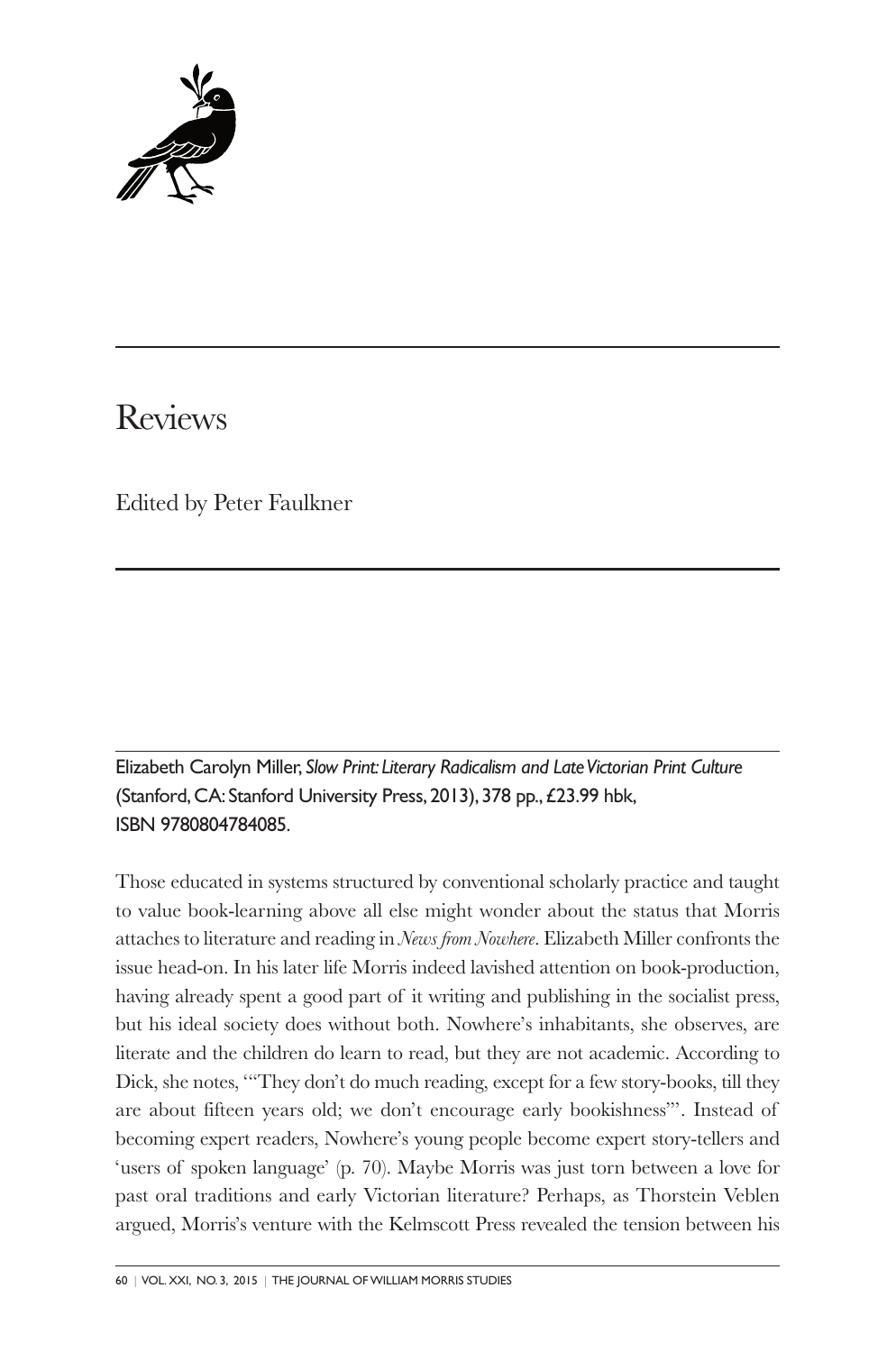politics and his aesthetics or, as E.P. Thompson believed, that the Press was fundamentally an apolitical project (pp. 53-54).

Miller's beautifully written, richly detailed and impressively learned book provides a different, more persuasive explanation for Morris's position. His efforts to produce books on craft lines, like his commitment to fund spaces for anti-capitalist critique, were both manifestations of a consistent drive to challenge the logic of commercial exploitation. Morris published, of course, but he did so as one who longed to escape the mediations of capitalist culture and who preferred the immediacy and camaraderie of direct exchange. Thus *A Dream of John Ball* advanced the idea that Morris again captured in *News from Nowhere* by depicting 'oral exchange [...] as a highly effective political medium, much more so than print' (pp. 71-72). Morris, Miller argues, understood the public power and anti-authoritarian challenge of oral discourse and the fellowship that it fostered.

Miller's book is not about Morris but about an array of radical movements and debates that coalesce around him. Describing Morris as 'perhaps the most influential radical writer of the era' (p. 25) she builds on a perceptive and sympathetic account of his work to analyse literary culture between 1880 and 1910. *Slow Print*, the book's title, is also a short-hand term that describes the diverse, complex and interrelated experiments in publishing, literature, aesthetics, poetry and theatre that Morris and the Arts and Crafts movement stimulated. Miller's discussion is organised in a themed chronology which progresses through a critique of realism, the dramatic revival of the 1890s, an analysis of poetry in the radical press and turn-of-the-century esoteric discourses, inspired by theosophy, to finish with a consideration of free love and the emergence of sexual radicalism. The study examines a large group including Shaw, Edward Carpenter, Annie Besant and Alfred Orage, but Miller's approach is not canonical. She lovingly picks through a radical press archive, in part with the intention of recovering lost treasures and, in the other part, with a desire to challenge prevailing conceptions of literary modernism by showing how the obscure and not-so obscure Victorian literatures she uncovers infused and shaped it.

A critique of Jürgen Habermas and an appreciation of both Raymond Williams and Michael Foucault lend Miller's historical and literary criticism theoretical shape, also highlighting the contemporary resonances of the challenges with which radical Victorians wrestled. Looking at Morris and Shaw, she challenges Habermas's claims about the possibility of creating spaces within the public sphere for the exercise of communicative reason (pp.70, 127). Turning to radical poetry, she acknowledges the potential for countercultural movements to decline from alternative to marginal, but shows how this was avoided by the largely conservative and un-experimental form of Victorian writing (p. 168). Towards the end of the book, she uses the idea of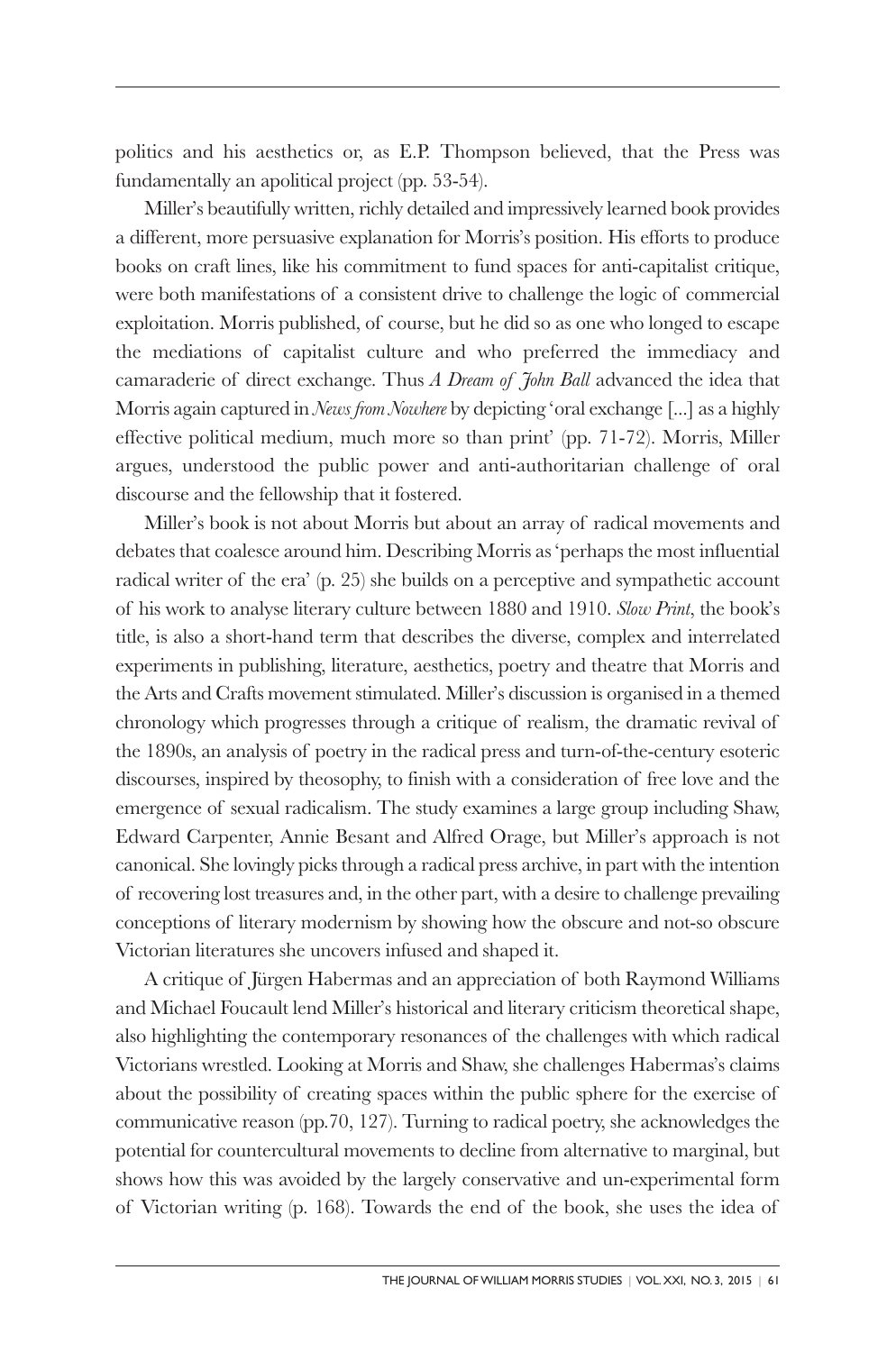biopolitics to reflect on late nineteenth-century campaigns for free love and sexual liberation. Miller's view is that the debates about censorship and free print were reignited by these campaigns. Whereas political and economic radicals had failed to threaten the ideological dominance of the capitalist press and produced literature that could happily co-exist within the commercial mainstream, free love campaigners posed an altogether more significant challenge than this, thus signalling a shift from class to sex-based radicalism (p. 261).

Miller's anti-capitalist lens, which might have dimmed the analysis, instead produces some fine points. She considers the critique often levelled against Morris about the one-dimensionality of his characters. On her reading 'flatness and unreality [...] constitute their revolutionary quality'. Morris wanted to show by his writing that 'roundness and volume are not for us' but for 'the postrevolutionary future' (p. 79). Miller develops the theme in a discussion of Shaw and then Wilde, examining their responses to realism by using a concept of heartlessness and illuminating, in the process, some significant shifts in the terms of debate. Morris's 'socialist revolt against the illusory forms of capitalism' gives way in Wilde to an 'aesthetic revolt against realism' (p. 111). Miller also shows how the sensibilities of anti-capitalist slow print stimulated experimentation with new literary forms. Shaw's turn from the novel to the theatre was driven, she argues, by a rejection of the commercialisation of the former (p. 132). Having decided to move in this direction, Shaw discovered that his efforts to reinvigorate a debased literature too easily drew the ire of the censor. As Ibsen had already discovered, the new medium of print-drama enabled Shaw to expound radical ideas while avoiding the restrictions of the stage. Slow-print values thus led him to develop a new platform for free expression (p. 165).

One of the major themes unifying these meticulous observations is a persistent concern with democracy and elitism. Even where Miller offers judgments about the implications of the positions she examines, her careful reconstruction of context reveals the tensions in slow print that help to explain why particular activists and writers fell on one side or the other of this basic divide. The contrast between Morris and Shaw, whose motivations were in many respects similar, is striking in this respect. Both believed that capitalism was responsible for the production of a 'monolithic, impoverished literary and print culture'. Both observed the parallel rise of a mass reading public, but whereas Morris held fast to the possibility of democratic art and of reaching an audience outside the market – using pre-capitalist cultural models for inspiration – Shaw associated mass readership with the devaluation of literary culture. It was still possible to argue for anti-capitalist print, but only as an acquired taste (p. 108). Shaw toiled over the design of *Fabian Essays* because he was desperate to mount 'a formal challenge to the logic of print capitalism'. Yet whereas Morris used radical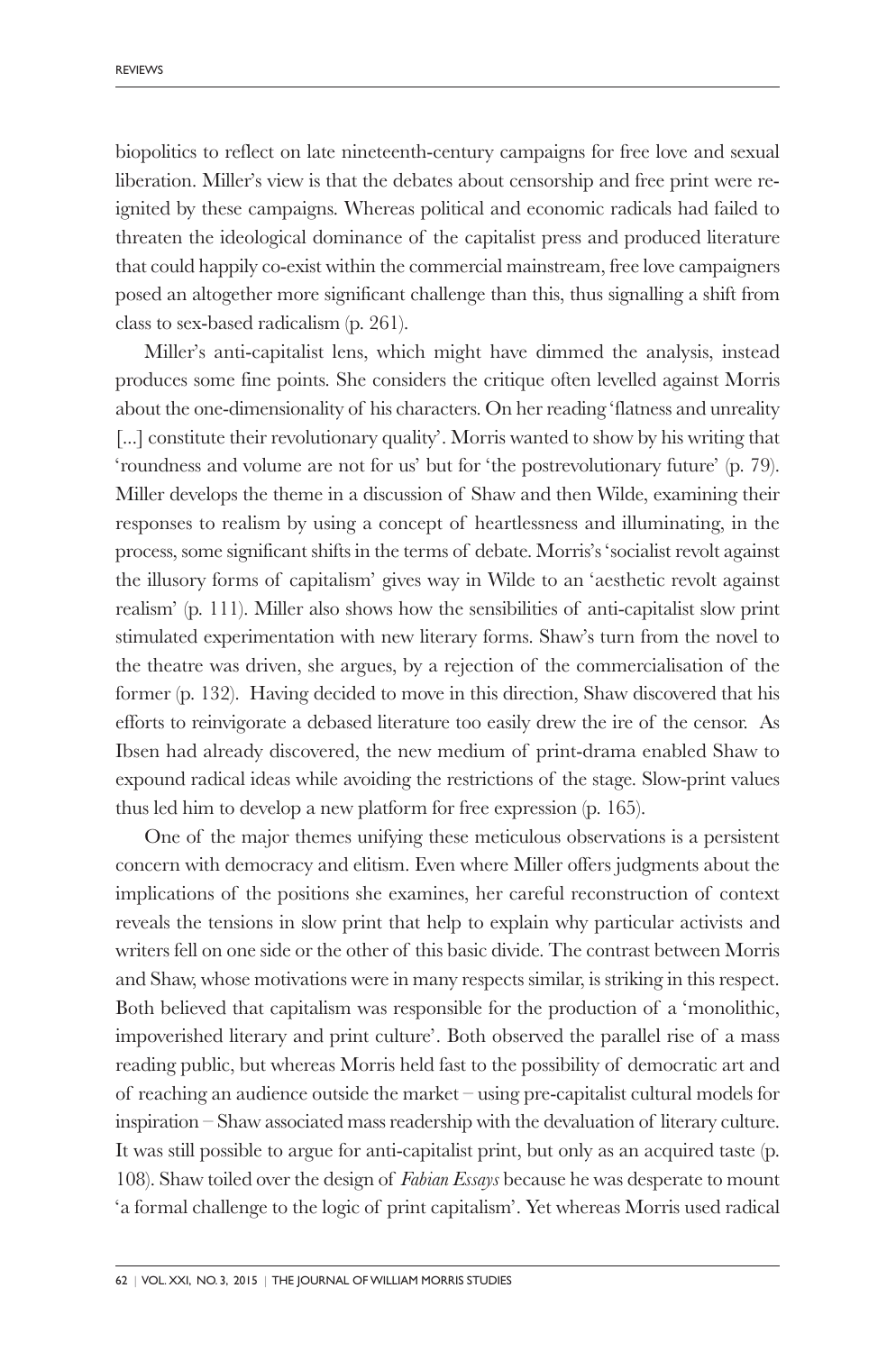print to disseminate revolutionary ideas to mass audiences, Shaw used Morris's style to appeal to a privileged circle of intellectuals. Miller admits that there was probably a reputational issue behind Shaw's strategy. She notes: 'printing cheap editions might [...] diminish the Fabians' social capital, for the Society was known for attracting the cultural elite'. Nevertheless she puts Shaw's refusal to print cheap editions down to a primary concern not to 'reinforce the ideology of capitalist production' – a principle he took from Morris (p. 117).

Miller tracks the theme through to turn-of-the-century avant-garde figures like Alfred Orage, who stood on the cusp of modernism. The influence of Morris's democratic anti-capitalism is again made clear here, and although Miller does not follow his legacy, it was felt strongly in the work of Herbert Read, who also absorbed Orage's fondness for Nietzsche.

To my mind, Miller's exploration of elitism and democracy is more successful than her claim about the shift from class to sex radicalism, which she discusses at the end of the book. The argument is based on the coupling of two claims, the first about the failure of the early slow-print campaigners to destabilise commercial print and the second about the inability of the mainstream to accommodate or co-opt sex radicalism for commercial purposes. Miller's suggestion that the revival of censorship wars indicated a political refocusing risks overplaying the relationship between the anti-capitalist strategies stimulated by slow print and the ambitions or character of radical movements that experimented with it. Moreover, there appears to be a significant difference between her observation that sex radicalism provided a new site of free print activism (p. 295) and the suggestion that 'radical discourse was losing its rhetorical coherence around the issue of class' (p. 302). Miller's invocation of biopolitics seems to do a lot of work in establishing this idea and the complexities of the currents that she probes up to this point are dissolved in a dichotomy that looks too sharp.

Miller's re-assessment of the role that slow-print radicalism played in establishing the ground for modernism does not rely on an argument about the priority of free love and sex psychology in late-Victorian literary cultures. Similarly, her idea that modernist anti-realism and aesthetics were prefigured by Victorians never appears as something imposed on or read back into the earlier period. Miller not only brilliantly illuminates the revolutionary principles that infused Victorian slow print but also shows how this reading helps to qualify anti-modernist critique. When mapped on to the rejection of capitalist commercial practices, the establishment of modernist niche markets appears less like an instrumental policy than an authentic radical rejection of mass production. Similarly, the elitism of modernists looks different when refracted through the slow-print lens. The sobering lesson is that elitist elements within radical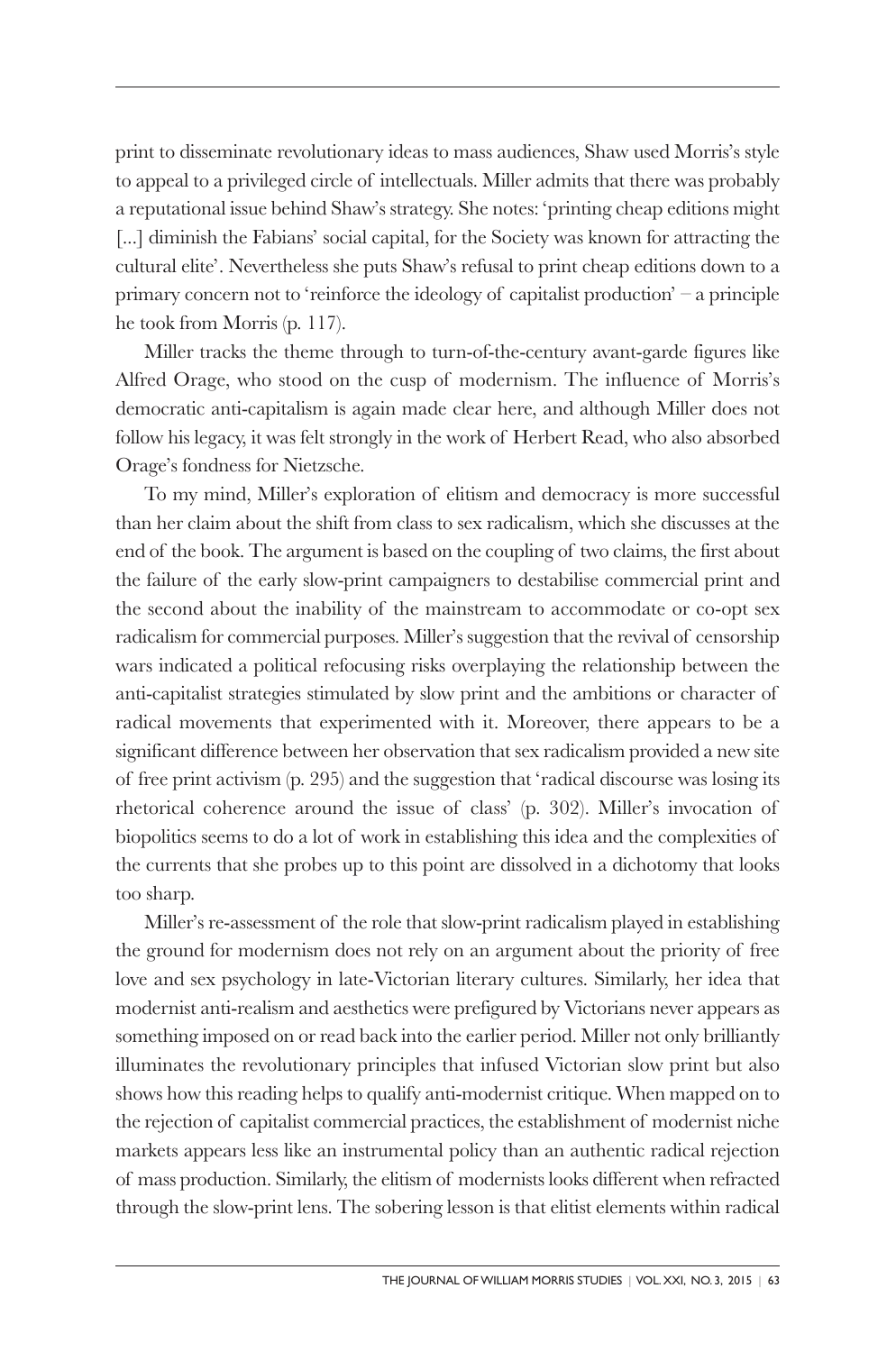movements serve as a 'reminder of how easily resistance to capitalism can transmute – or be transmuted – into antipopulism and how part of capitalism's strength is to render the anticommercial as the antidemocratic' (p. 301).

#### **Ruth Kinna**

Amelia Yeates and Serena Trowbridge, eds, *Pre-Raphaelite Masculinities: Constructions of Masculinity in Art and Literature* (Farnham:Ashgate, 2014), 251 pp., 18 illustrations, £65.00 hbk, ISBN 9781409455585.

The majority of critical work on the Pre-Raphaelites from the twentieth and twentyfirst centuries has focused predominantly on what Dinah Roe describes as '[w]omanhood in general and female sexuality in particular', though, as Roe notes, nineteenth-century critics were as interested in the Pre-Raphaelites' 'depictions of men' as of women (p. 151). The editors of *Pre-Raphaelite Masculinities* seek to redress this critical blind-spot by providing a wide-ranging and impressively researched collection of essays that examine the complex and often contradictory representations of manhood and manliness in the work of Pre-Raphaelite artists and writers, drawing on the rich body of critical and theoretical work on gender and sexuality that has developed in recent years. As the editors and individual contributors acknowledge, they are to varying degrees indebted to the pioneering work of scholars such as Herbert Sussman (*Victorian Masculinities*, 1995) and J. B. Bullen (*The Pre-Raphaelite Body: Fear and Desire in Painting, Poetry and Criticism*, 1998), whose seminal studies laid the foundations for future work in this area, but they also argue convincingly for the need for a thorough reappraisal of Pre-Raphaelite conceptions and constructions of masculinity in the twenty-first century, and this book provides a series of original, thought-provoking and at times provocative essays that succeed in encouraging us to re-examine and rethink the Pre-Raphaelites.

Yeates and Trowbridge assert in the Introduction that masculinity as understood by all the contributors is 'constructed, fluid and mobile' (p. 3), and the book as a whole thus refutes stereotypical 'separate spheres' approaches to gender and sexuality in the Victorian period. The opening chapter by Jay D. Sloan develops this premise by analysing how Rossetti overtly challenges 'prevailing Victorian gender ideologies' through two different constructions of masculinity in his poems 'Jenny' and 'On the "Vita Nuova" of Dante', which Sloan identifies as the 'Confessional Man' and the 'Pilgrim of Love' respectively (p. 19). There is an extensive and insightful analysis of 'Jenny' in this chapter, the detailed textual analysis supporting Sloan's claim that in 'exposing the abusive nature of Victorian men' through the contemplations of the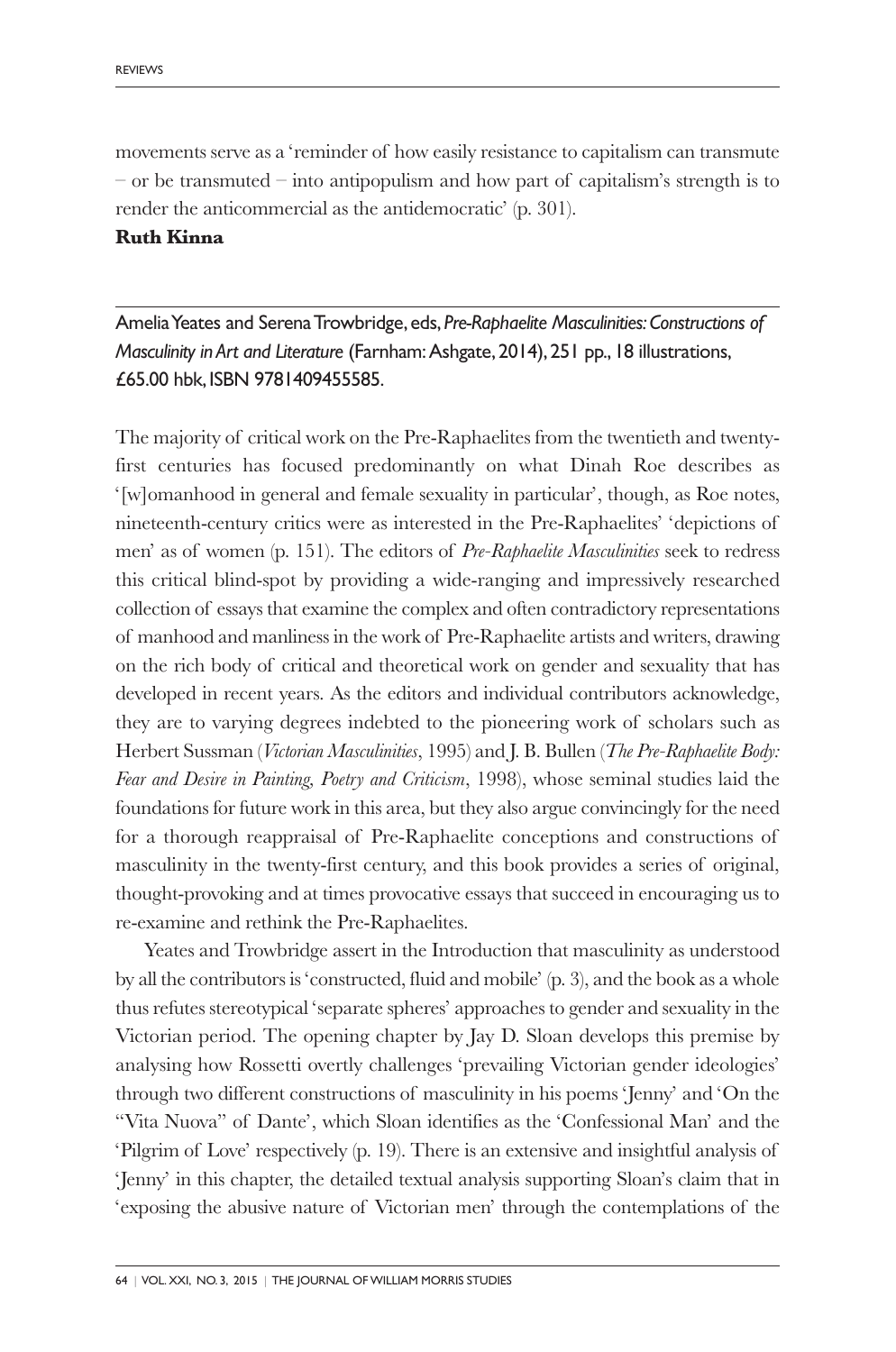poem's speaker, 'Rossetti activates potential for cultural change' (p. 31). There is a much more succinct discussion of the second poem in which Sloan argues that the Dantesque 'Pilgrim of Love' figure demonstrates Rossetti's identification with 'poetic traditions strikingly at odds with mainstream Victorian culture' (p. 32), but the relatively brief supporting analysis results in a less substantial argument and the chapter would have benefitted from a more even balance between the two poems.

In the second chapter, Gavin Budge approaches Pre-Raphaelite art in the context of 'a mid-nineteenth crisis of masculinity' (p. 55). Noting the significance of Keatsian Romanticism to Pre-Raphaelite painters, Budge suggests that just as the 'class and gender ambiguity' characteristic of Keats's work 'subverts the cultural hegemony of patriarchal aristocracy', so the 'insistence' of detail in Pre-Raphaelite paintings is itself a radical act, disrupting 'the visual hierarchy on which the aristocratic paradigm of authoritative spectatorial overview depends' (p. 57). The chapter considers Pre-Raphaelite pictorial technique in some detail, although it does take a while for the argument to get going due to the range of contextual and critical material included. Nonetheless Budge offers a considered analysis of how the Pre-Raphaelites painted, as well as what they painted, and considers their technique as a 'democratization of vision' (p. 61), critical responses to which were symptomatic of wider anxieties regarding political democracy in the mid-nineteenth century.

A similarly detailed reading of painting technique as well as subject is provided by Rosemary Mitchell in her chapter on William Bell Scott's 'Wallington Scheme', a commissioned series of paintings depicting Northumbrian history. Mitchell presents a cogent account of the eight pictures in the series and argues persuasively for the shifting conceptions of masculinity they represent, from the authoritarian and militaristic figure of the Roman centurion to the 'civilizing and sacrificial type of manhood' of Cuthbert (p. 112), and from the 'emasculated' figure of Bede (p. 115) to Bernard Gilpin's performance of masculinity through social engagement. The chapter concludes with a fascinating analysis of *Iron and Coal*, a painting which appears to celebrate the 'modern working-class masculinity' of the industrial era, but which also disturbs and complicates this interpretation through a range of motifs, including the young girl sitting on a gun in the foreground (p. 126).

Simon Cooke's chapter on Pre-Raphaelite illustration is a welcome part of this collection of essays, examining an important, if perhaps sometimes overlooked, aspect of Pre-Raphaelite work. Beginning with an examination of the type of athletic and energetic illustration exemplified in the illustrations of Henry Courtney Selous, Cooke examines how Pre-Raphaelite illustrators in contrast 'offer a reading of masculinity which is largely static' and which re-visualises men 'as creators and thinkers' (p. 128). There is a detailed consideration of the Moxon *Tennyson*, in which what Cooke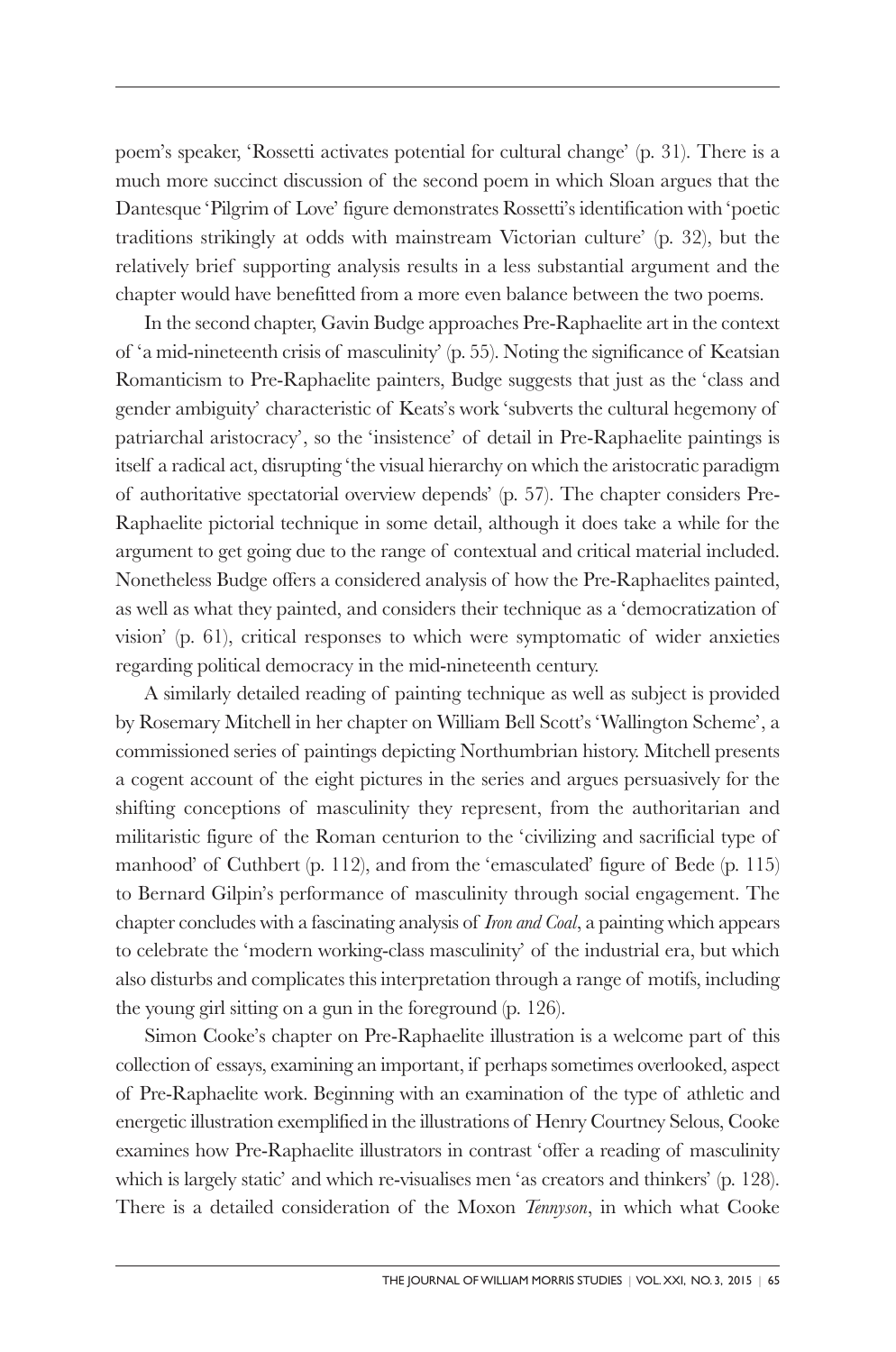describes as 'Tennyson's highly ambiguous writing of Masculinity' (p. 130) provides fertile territory for Rossetti, Hunt and Millais, who often feminise their male characters, giving them 'small frames' and 'delicate hands and feet' (p. 135). A subsequent discussion of Rossetti's frontispiece for Christina Rossetti's 'Goblin Market' notes how a rapacious male desire is indicated by 'a dense field of suggestive signs' (p. 143), whilst in an interesting shift of focus towards the end of the chapter Cooke discusses Millais's illustrations for Trollope's novels in which manliness is defined as 'a quality of the home and only definable in relation to the household' (p. 147).

Several chapters in the book will be of interest to Morris enthusiasts, not least Ingrid Hanson's excellent chapter on *Sigurd the Volsung*. Hanson notes the pervasive identification with the Old North in Victorian cultural and nationalistic discourses which no doubt influenced critical appraisals of *Sigurd* as being 'more "masculine", or "virile", with "greater healthfulness of tone", than his earlier poems' (p. 36). Hanson offers a sensitive critique of the role violence plays in constructing male identity in the poem, a topic she has focused on more widely in her book *William Morris and the Uses of Violence, 1856-1890* (2013). She also notes how fluid gender constructions are in the Norse Sagas, enabling Morris to 'suggest a kind of manliness that is not tied to maleness and that is rather based on behaviour' (p. 47), as the poem's representations of Brynhild and Gudrun demonstrate; indeed Hanson suggests that it is the female characters 'who shape the masculine world of the text' (p. 51). Particularly interesting in this chapter however is Hanson's observation that several years before Morris embraced Marxism he was already, in *Sigurd*, envisaging a dialectical view of history in which 'a developing manliness transcends the individual lifespan', being accomplished 'over a number of generations' (p. 44), an argument which supports her claim that Morris offers us an 'inclusive' and 'communal' vision of masculinity in this most remarkable of poems (p. 35).

Morris also receives sustained attention in Dinah Roe's chapter on male chastity, in which she offers an astute analysis of Morris's poem 'Sir Galahad, A Christmas Mystery'. Morris and Burne-Jones, Roe argues, inaugurated 'a second phase of Pre-Raphaelite medievalism which shifted its interest from monastic to chivalric masculinity' (p. 160). Having considered representations of monasticism in the work of earlier Pre-Raphaelite artists, Roe examines how the figure of Sir Galahad becomes an altogether more complex and nuanced figure in Morris's poem in which 'sexual purity […] is a decidedly mixed blessing' (p. 163). This more ambivalent representation of Galahad, she argues, can also be seen in Burne-Jones's 1858 drawing of the knight, in which the combination of images of 'male sexual chastity and eroticism' generate a certain 'intensity' (p. 166). The chapter concludes with a brief but pertinent discussion of Walter Pater's review of Morris's poetry which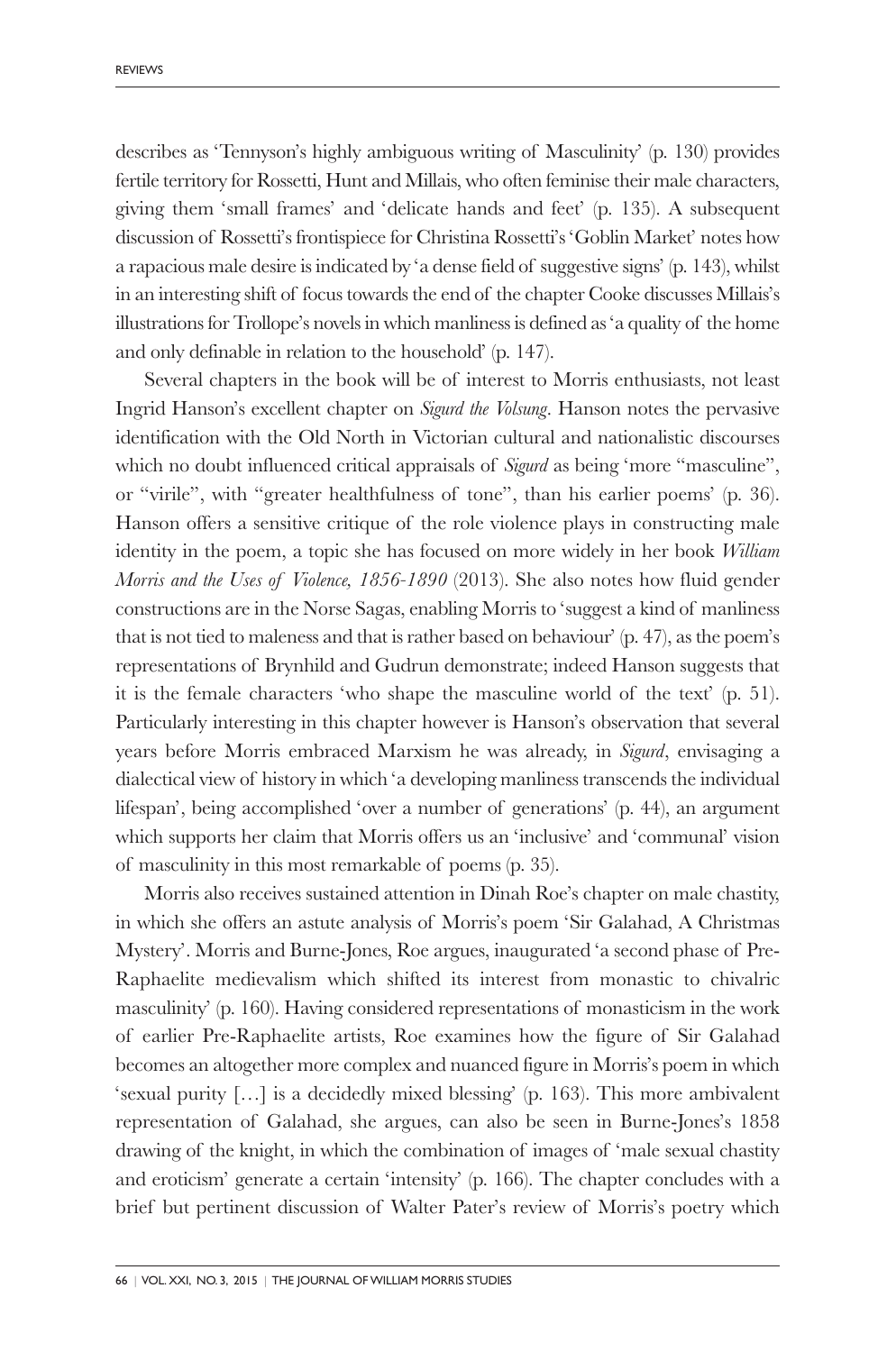appeared in the *Westminster Review* in 1868 and the influence of Pre-Raphaelitism on Pater's Aestheticism, 'in which sacred and profane male desire can be simultaneously expressed and contained' (p. 168).

Also of interest to Morris scholars will be Amelia Yeates's chapter on Burne-Jones. Indeed, Yeates's chapter provides an interesting counterpoint to Hanson's chapter on *Sigurd*, in that whilst several contemporary critics were clearly pleased by the refreshing virility of Morris's poem, Burne-Jones's painting style was repeatedly criticised as being 'unhealthy and unmanly' (p. 81). Yeates notes the prevalence of the word 'morbid' in much of this criticism, an indictment that was linked to 'a wider complaint about pessimism and sadness in his work' (p. 89) – something seemingly unforgivable in a culture which advocated 'manly cheer' (p. 90). Yeates examines the different ways in which Burne-Jones's work was judged in the context of gender norms and conformity, and her chapter concludes with a thoughtful consideration of how we might now approach his work though the concept of 'queerness' in its broadest sense – a term used by several contemporary critics and more particularly Henry James, for whom, Yeates argues, 'the term "queer" best summed up the otherness of Burne-Jones's work, particularly with regard to its gendered qualities' (p. 99).

Sally-Anne Huxtable continues this discussion of 'queerness' in the penultimate chapter of the book, in which she argues that the story of Tannhäuser 'functions as a cipher for diverse queer practices and ideas' for nineteenth-century artists and writers (p. 167). The chapter focuses on Swinburne's 1863 poem 'Laus Veneris' and Burne-Jones's 1861 watercolour of the same name. Swinburne's 'queering of masculinity' can, Huxtable proposes, be seen as part of a wider endeavour shared by Morris and Burne-Jones 'to use the trope of medieval chivalry to redefine the notion of the male protagonist or "hero" in European literature' (p. 172). The discussion of Burne-Jones's watercolour is particularly interesting in its demonstration of how Burne-Jones alters the focus of the myth so that it is Venus, rather than Tannhäuser, who is represented as the central suffering character. A brief consideration of Morris's poem 'The Hill of Venus' from *The Earthly Paradise* prefaces a discussion of Swinburne's poem in which the emphasis is 'on the Venusberg as an occluded queer space' (p. 186), and the chapter concludes with the claim that the treatment of the Tannhäuser myth by both Pre-Raphaelite and Aesthetic artists and writers offers 'a new, more complex, fluid and humane perception of masculine identity' in the nineteenth century (p. 187).

The book concludes with Eleanor Fraser Stansbie's chapter on Holman Hunt's three versions of *The Light of the World*, paintings which, she argues, 'generated completely different sets of meanings, contingent upon the contexts of their production, their reception and their display' (p. 191). Hunt's original use of both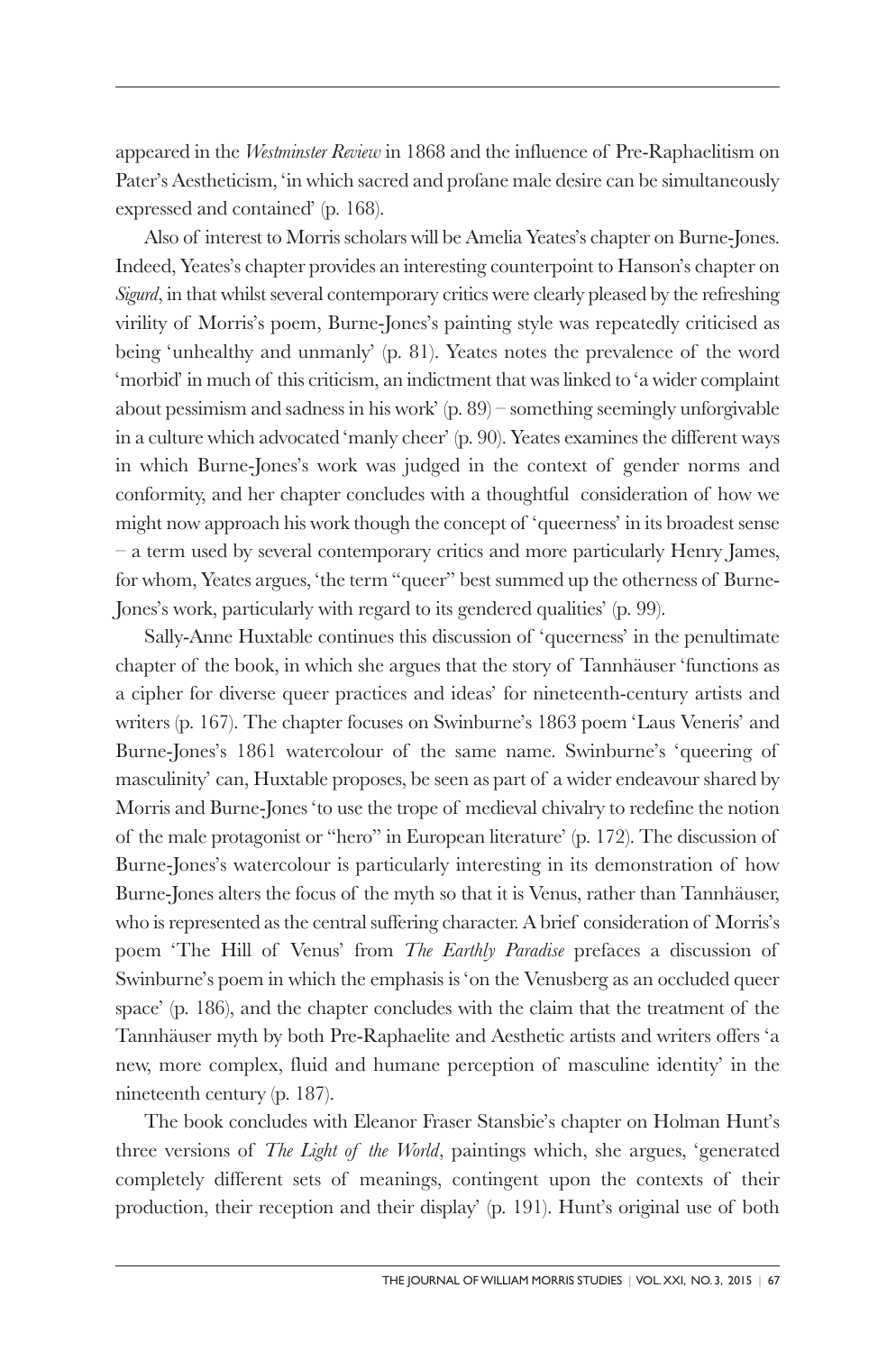male and female models did, Stansbie argues, contribute to the achievement of a 'somewhat insubstantial and androgynous figure' (p. 194) in the earlier versions (the first in Keble College, Oxford, and a smaller copy in Manchester Art Gallery), whereas in the later version (St Paul's Cathedral) the muscular physique of the model Domenico Mancini produces a 'less ethereal' and 'more sensuous' (p. 203) figure of Christ. The distinction acquires a new significance when we take into consideration the fact that this final version was taken on a tour of British colonies, its purpose apparently being to 'uplift the masses spiritually and culturally' (p. 206).

Stansbie's chapter thus ends with a more overtly political consideration of the work of the Pre-Raphaelites, and in his Afterword Colin Cruise notes how the different forms of masculinity identified in the book must also be located in the context of a broader 'struggle for political and legal justice' (p. 217). Whilst this is often implicit in this collection, and occasionally explicit, it is an aspect that deserves greater consideration overall in the book than it receives. The book would also have benefitted from a clearer distinction between early and later versions of Pre-Raphaelitism – and indeed those familiar with the work of Morris might well challenge the unquestioning inclusion of him at all under the umbrella term 'Pre-Raphaelite'. For example, whilst this collection would certainly be much the poorer without Ingrid Hanson's impressive discussion of *Sigurd the Volsung*, I am probably not alone in wondering whether this most un-Pre-Raphaelite of poems has a place in a book concerned with Pre-Raphaelite art and literature. Likewise the categorisation of Burne-Jones's work as distinctly Pre-Raphaelite – second stage or otherwise – might well be challenged. These issues aside, *Pre-Raphaelite Masculinities* is a significant and enjoyable contribution to academic studies in the field of Pre-Raphaelitism and confirms the continuing importance of this movement for scholars in the twenty-first century.

# **Phillippa Bennett**

Michelle Weinroth and Paul Leduc Browne, eds, *To Build a Shadowy Isle of Bliss:William Morris's Radicalism and the Embodiment of Dreams* (Montreal & Kingston: McGill-Queen's University Press, 2015), 392 pp., 25 b&w photographs, £87.00 cloth, ISBN 9780773544604; £27.99 pbk, ISBN 9780773544611.

This attractively produced and substantial book came about, we are told, as a result of a conference on Morris's aesthetics and radicalism held in Montreal in 2010, followed by a workshop at the University of Ottawa in the following year. This accounts for its continuity and coherence. In the Introduction, Michelle Weinroth tells us that the book's two aims are 'to delineate and define Morris's unorthodox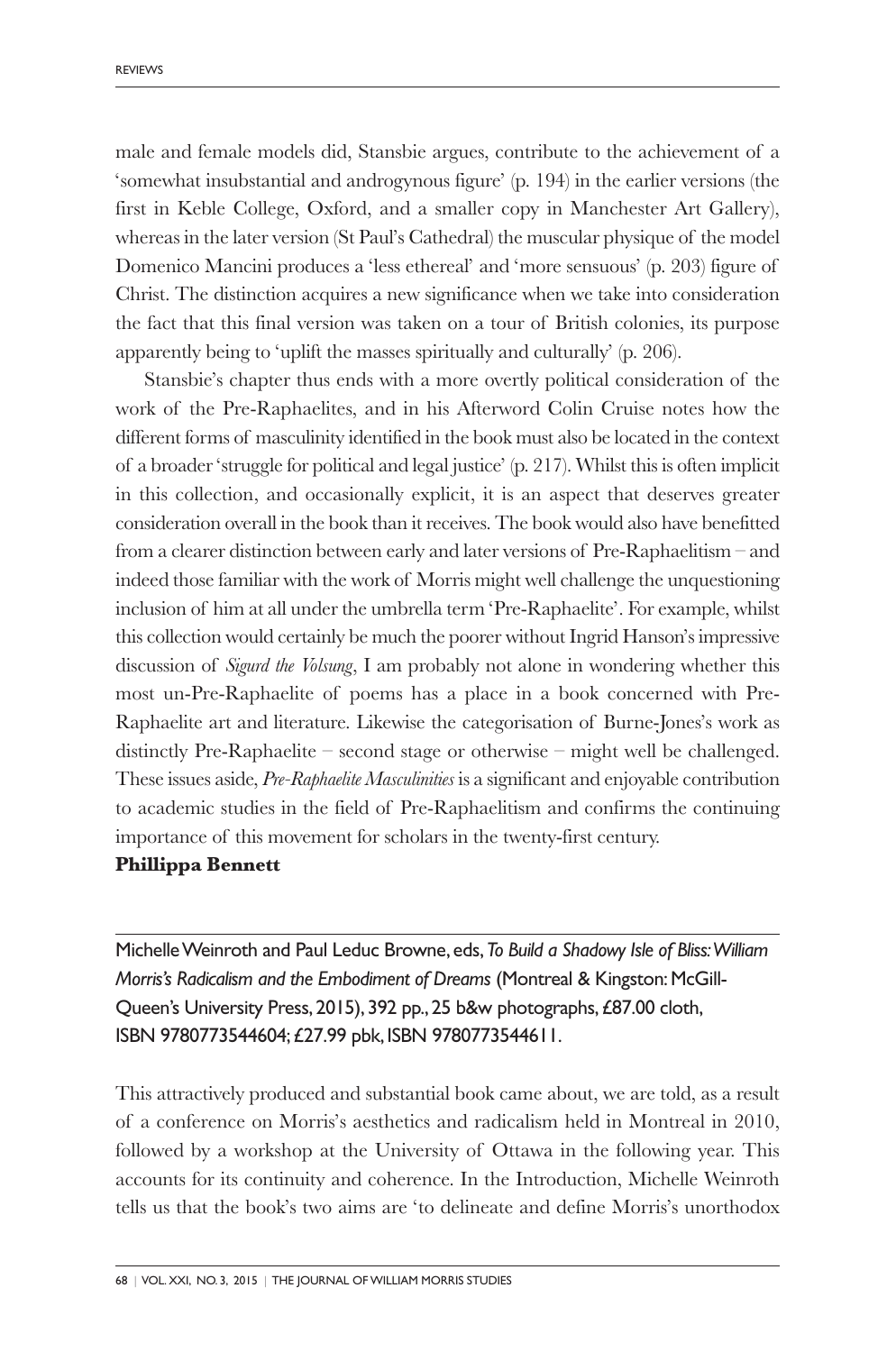radicalism and, in so doing, to uncover the consistency and precocity of his innovative social thought' (p. 3). By doing so, she hopes to dispel the contrast often drawn between the producer of beautiful objects and the radical social critic. She argues, perhaps extravagantly, that Morris's social thought has suffered from 'widespread misprision and institutional suppression' (p. 6), his ideas not being taken seriously by students of aesthetics and his writings being 'withheld from the limelight' by the dismissive attitude of the modernists and post-modernists. Even if this is overstated, Morrisian readers must warm to the enthusiasm with which Weinroth sets about her work of reinterpretation. She finds Morris's radicalism particularly in his advocacy of the 'lesser arts', with its stress on the value of work as the area in which human beings can find fulfillment. She argues for the dialectical sophistication of the position Morris took towards revolution, accepting its necessity but dismissing the impatience of those like the anarchists who did not see the necessity for thorough political education of the workers to enable the revolution to succeed. Later she remarks that his is 'a philosophy predicated on dismantling the institutions of capitalist society, but it is also a thorough rethinking of the classic strategies of radical change itself ' (p. 32). Readers of the book, she hopes, will be led to 'think differently, beyond dualism, beyond the perennial battles of desire and reason that have shaped the narratives of Western philosophy and fettered self-proclaimed "radicals" – as well as their adversaries – to the downward spiral of the status quo' (p. 34). It is a grand ambition, developed in ten substantial chapters.

Since there is not room to discuss each of these in detail, and I would like readers to have a sense of the topics discussed, I will begin by listing the chapters in the order in which they appear: 'William Morris's "Lesser Arts" and "The Commercial War"' by Forence Boos; 'Illuminating Divergences: Morris, Burne-Jones and the Two *Aeneids'* by Miles Tittle; 'Radical Tales: Rethinking the Politics of William Morris's Last Romances' by Phillippa Bennett; 'Telling Time: Song's Rhythms in Morris's Late Work' by Elizabeth Helsinger; 'The Pre-Raphaelite Tongue: The Politics of Antiquarian Poetics' by David Latham; 'Translation, Collaboration, and Reception: Editing Caxton for the Kelmscott Press' by Yuri Cowan; 'Morris's Road to *Nowhere*: New Pathways in Political Persuasion' by Michelle Weinroth; 'A Dream of William Morris: Communism, History, Revolution' by Paul Leduc Browne; '*News from Nowhere Two*: Principles of a Sequel' by Tony Pinkney; 'Redesigning the Beautiful: Morris, Mabb, and the Politics of Wallpaper' by Michelle Weinroth; the 'Conclusion' is by Michelle Weinroth and Paul Leduc Browne. The editors fairly claim to have adopted an 'expansive' outlook, in which they have 'discovered the complexity of Morris's dream of communism, his use of romance as a *Bildungsroman* for ethical radical practice, and the imperative of "place" as the conceptual ground upon which social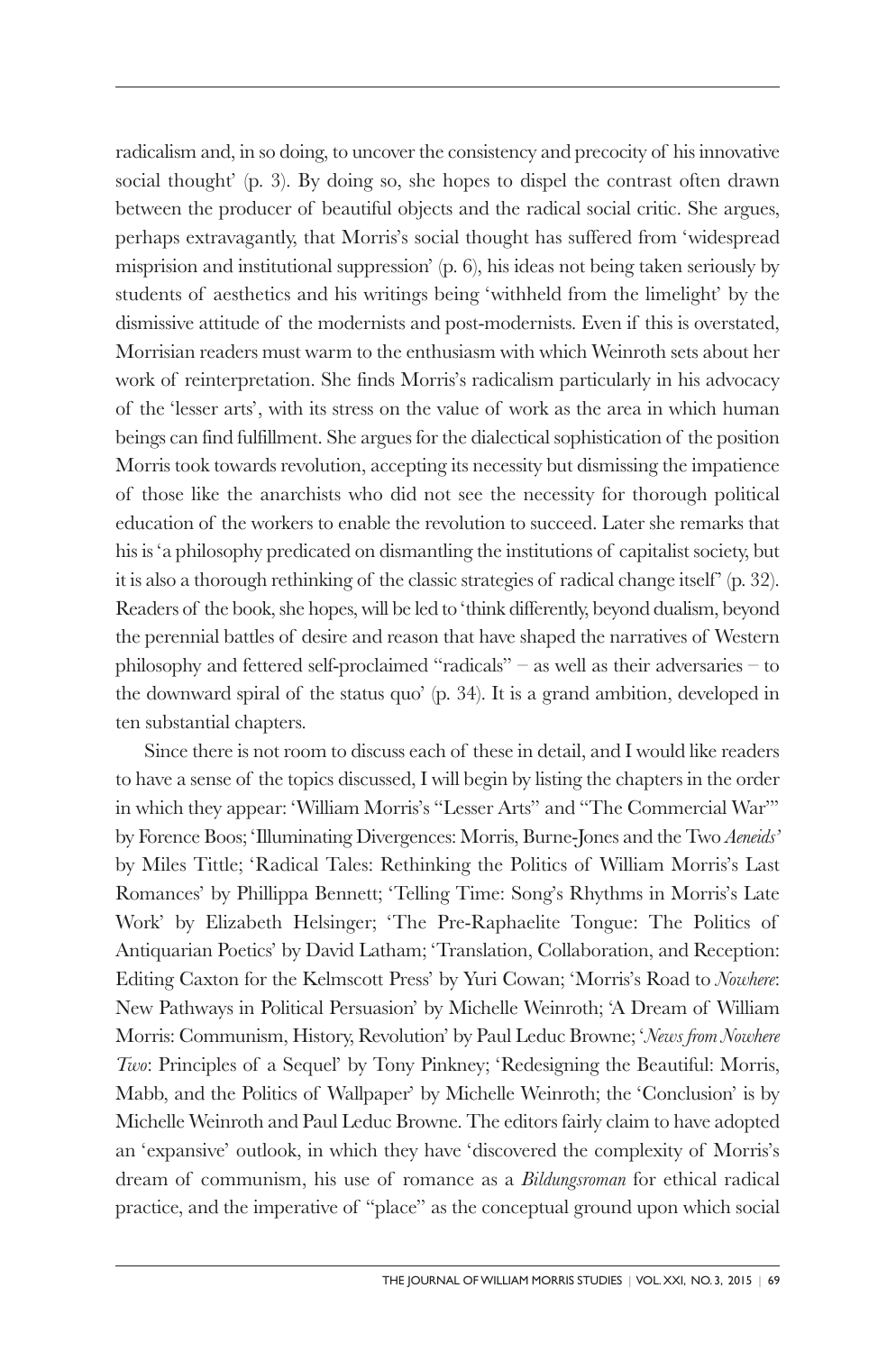change can be imagined and conceived' (p. 287). In relation to that final formulation, it is surprising that attention is not paid to Morris the Green; the thorough index provides a number of entries for 'education', 'equality' and 'exchange', but none at all for 'environmentalism' or 'nature'. Treatment of this theme would have enhanced the value of the book.

Well-known Morris scholars are prominent, but it is good to encounter some new names. Of the established scholars, it is Tony Pinkney whom I found particularly challenging as he develops some of the ideas that he has formulated in recent articles, in particular the idea of writing a sequel to *News from Nowhere*, which he sees as a useful way to engage with, and reanimate, Morris's ideas in our present situation. He argues that there is 'a healthy tradition' in which literary utopias have been provided with sequels, and that the book itself provides a number of possibilities for adding to the 'some chapters' that the busy Morris himself provided. He reminds us of the development of new concepts relating to the utopian tradition, moving the genre away from the provision of detailed accounts of institutions to a freer concern with the feeling of life in the community that is shown. Pinkney's new book would not ignore the signs of dissidence in *News from Nowhere*, embodied in the old Grumblers and the Obstinate Refusers, who should perhaps be seen as serious threats to the society, rather than merely as occasions for society to show its liberal openness. It might build on some of the 'untapped narrative potential' of the book, including a number of minor characters who could be more fully developed. The final suggestion is the most radical: the new *News from Nowhere* would end with the return of Ellen, Clara and the other utopians (without Guest?) down the Thames to London to take part in a final showdown with the reactionaries. This would re-enact the circular journey motif of many of the later romances, and enforce the view that, to be a Pilgrim of Hope, 'you have to move from the country to the city' (p. 234). The end would be a confrontation in Trafalgar Square, but the means by which the radical forces might achieve success 'remain to be fully invented, just as they do in our own tricky political moment' (p. 238). The chapter ends with some reflections on what might be learned in the process of rewriting. Pinkney argues that Morris's dislike of Bellamy's version of the future led him 'too far in the direction of simplicity, pastoralism, the beautiful' (p. 239). What is needed is to bring together the pastoral and the high-technical, and to renew the intellectual life of the Left. Few readers would disagree with that.

Florence Boos continues her long-standing argument to the effect that, although Morris was a revolutionary socialist, he was always unhappy about violence. He condemned the violence of British imperialism, but also recognised, in 'Equality' (1888), that 'even revolutionary violence might bring harm' (p. 36). She quotes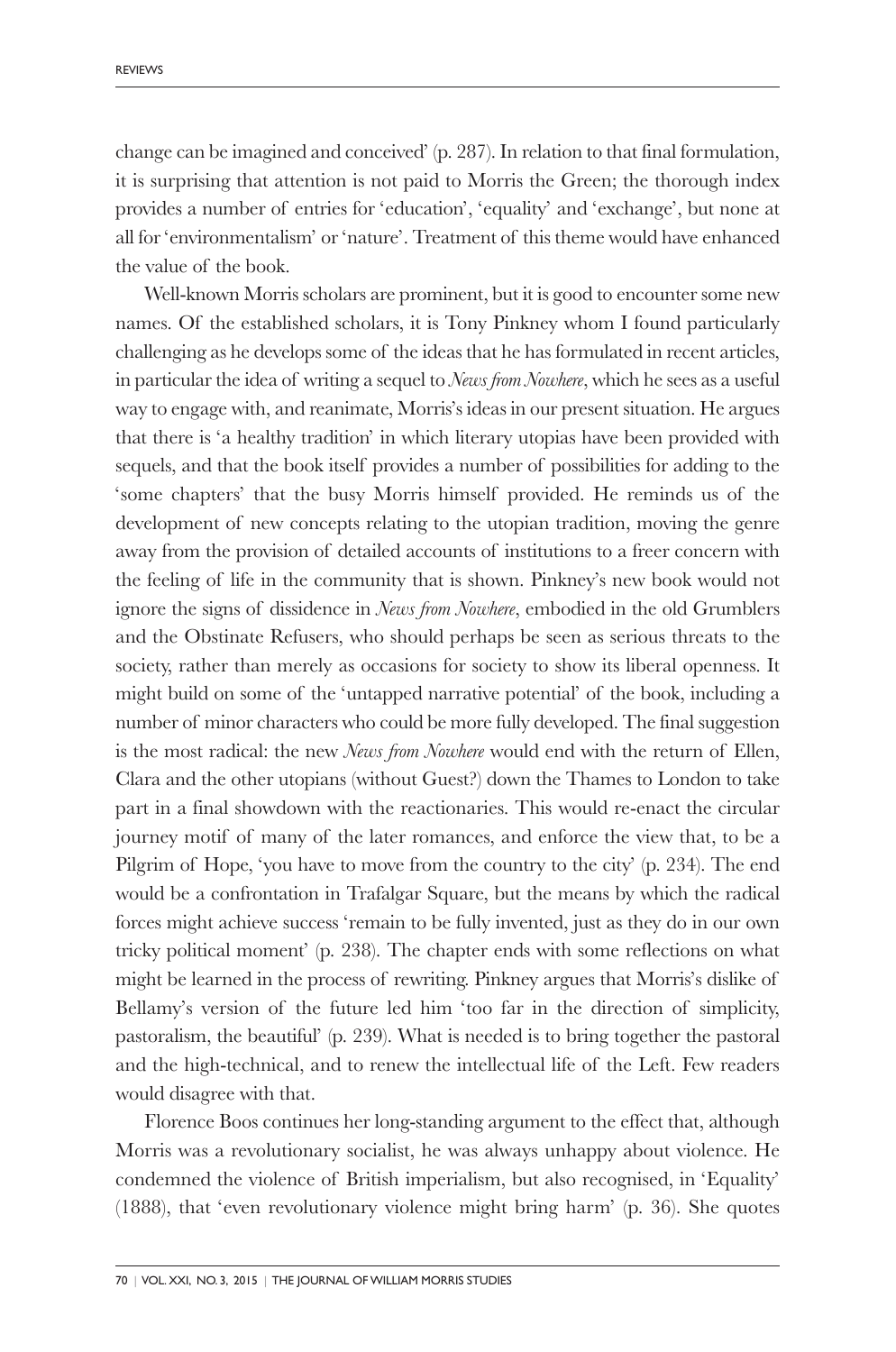tellingly from 'Communism, i.e. Property', in which Morris attacked the anarchists who advocated 'propaganda by the deed': 'And here I will say once and for all, what I have often wanted to say of late, to wit, that the idea of taking any human life for any reason whatsoever is horrible and abhorrent to me' (p. 37). Morris came to see that violence, or war, was endemic to capitalism, but how was this to be ended? Boos quotes his last public lecture, 'What We Have to Look For', to the effect that 'almost everyone has ceased to believe in the change coming by catastrophe'. However, Morris could not see how 'battle' could be 'fought out […] without loss and suffering' (p. 42). This suggests to me, though not to Boos, that Morris retained his Marxist belief in the necessity of revolution to the end. In the second part of the chapter, Boos considers the tensions on this issue in Morris's literary work. *Sigurd the Volsung* is, she admits, 'Morris's most obviously violent work' because of its Northern sourcematerial, but she argues that it expresses sympathy for all the victims of violence portrayed. Boos's account of the late Prose Romances avoids the violence that most readers have found particularly disturbing in *The Roots of the Mountains* to concentrate on the last of them, *The Sundering Flood*, whose hero is the poet and warrior Osberne, who refuses the reward of a knighthood for his services, and goes off to seek his beloved Elfhild; as Boos observes, his renunciation has no counterpart in the earlier romances. Whatever one makes of Boos's position here, her eloquent conclusion is one with which readers will reluctantly agree:

[a]fter two 'world wars', several incontestable genocides, and a long and lengthening series of 'commercial wars', in a time when asphyxiating oil spills and death by unseen drones are journalistic banalities, it is painfully clear, therefore, that we still search for the secular saving grace of 'fellowship' and its 'lesser-artistic' handmaidens.

(pp. 54-55)

In discussing Morris's late romances, Phillippa Bennett makes a persuasive case for a political reading of these works. For Bennett, the romance is a form in which Morris can avoid the 'dreary introspective nonsense' that Ellen deplored in the Victorian novel, and counter its 'political complacency' (p. 87). It was not for Morris a didactic form but one in which he could explore most fully 'what it means to be human, with all the challenges, aspirations, sufferings, and achievements that entails' (p. 89). In the romances, personal desire becomes integrated into the social; fellowship is achieved and enjoyed. The energy of the romances, for Bennett, is intimately associated with 'the irrepressible dynamic of hope'. Alongside Morris's admission in 'Communism' that converting the majority to socialism would take a long time, we may set the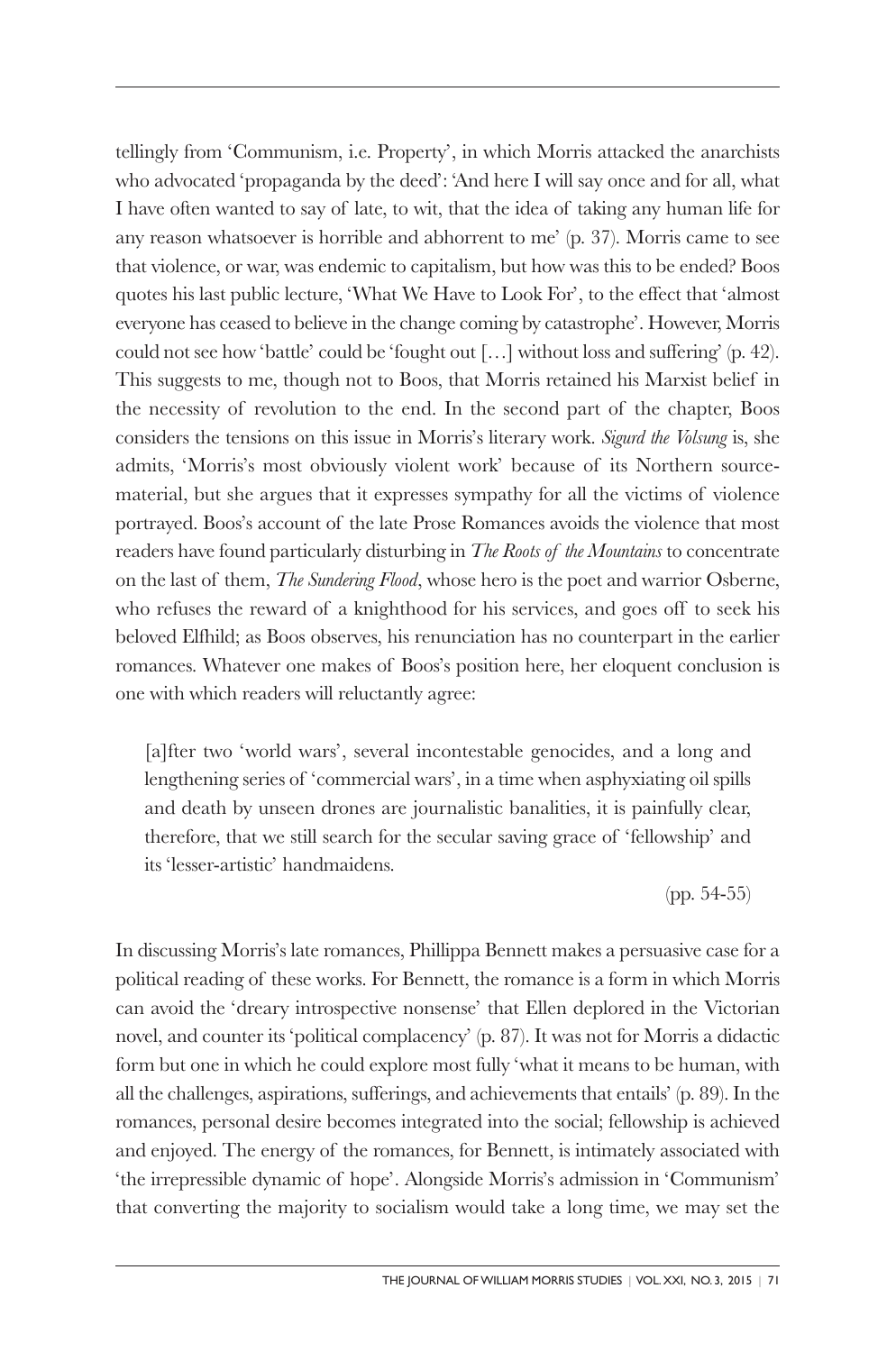romances in which we are shown the fulfilment of hope; this is their inspiring value. Bennett insists on 'the very real relevance that they had for Morris's contemporaries and that they continue to have for us' (p.104). Is this not rather overstated? Those of his contemporaries who could afford the Kelmscott Press editions were probably not socialists, and neither were later enthusiasts like C.S. Lewis and J.R.R. Tolkien. But Bennett certainly makes a strong case for the significance of the romances as part of Morris's political vision.

Elizabeth Helsinger breaks new ground by showing how Morris's late poetry, although small in quantity, embodied in its own way the radical politics of the contemporary prose romances; Morris turned from the romantic lyric form he had inherited to create a kind of poetry that could become 'a culture's collective voice' (p. 107). Helsinger's detailed account of the rhythms of the *Chants for Socialists* considers the way in which Morris transformed heroic hexameter into something like the English ballad meter. We are given a vivid description of the performance of 'Wake, London Lads' at the Exeter Hall meeting of January 1878, protesting against the British government's plan to go to war with Russia. A detailed account of 'The March of the Workers' brings out how the rhythm creates 'a living fellowship of voices and bodies acting together with concerted will' (p. 110). However, Helsinger insists that Morris was aware of the dangerous possibility that communal action might tip over into violence, and so writes in a way that encourages a reflective rather than an aggressive attitude; his songs are therefore 'pitched at a lower key' than those of Blake and Shelley (p. 111).

It is Michelle Weinroth who is the major contributor to this book. We have already considered some ideas from her 'Introduction'; in a later chapter she considers *News from Nowhere* 'as a rhetorical project, beset by epistemological and aesthetic challenges, obstacles that Morris faced in projecting before his peers an alternative future'. In responding to these challenges, she argues, Morris was led to create 'a hitherto unimagined method of political conversion' (p. 173). She contrasts *News from Nowhere* with much nineteenth-century socialist discourse, arguing that it constitutes 'a new political discourse' in its questioning of easy assumptions; it offers direct political information and argument, mostly provided by Old Hammond, and it also offers romantic descriptions of the countryside. This was unlikely to appeal to activists who associated the struggle for socialism with industrial cities. The pastoral element, she argues, is not without political implications: the Lucretian idea of ataraxia, freedom from anxiety, is exactly what the Nowherians experience in their everyday lives, and which readers are being taught to value. To convey his ideas, Morris needed to create a new rhetorical form in which the writer is no single authoritative voice but can share responsibilities with a sympathetic friend and the Nowherians themselves, and which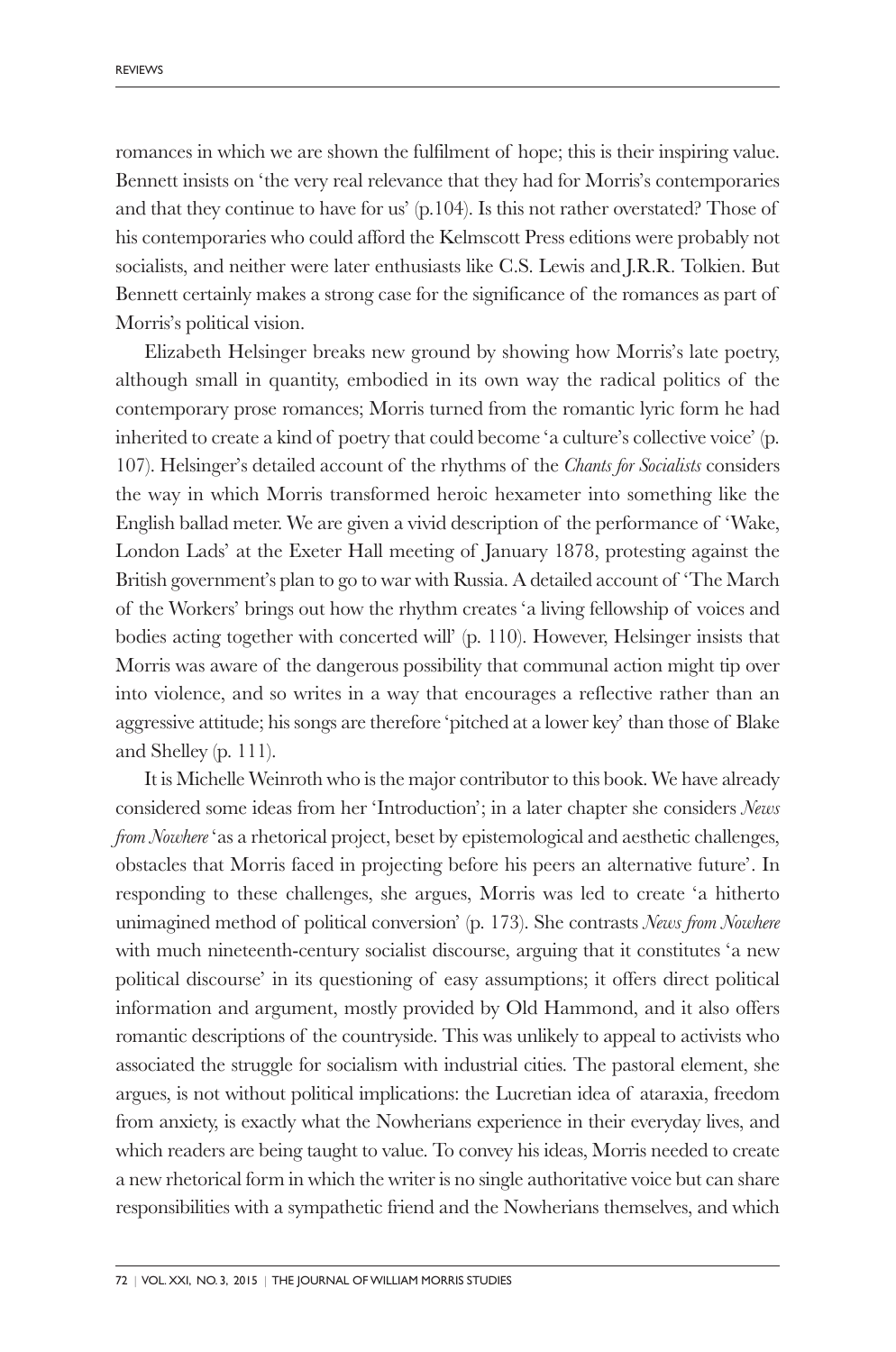shows 'the convergence of human agency and happenstance' (p. 189). Guest must return to the present, having learnt that the desired commonweal is not so much a destination to be entered at some point as it is a state being created in efforts at human betterment in the present. (I was reminded here of the ideas of the anarchist Colin Ward, although no reference to him occurs in the book). For Weinroth, *News from Nowhere* is a bold work, persuasive to those who are prepared to read it with care. It offers an alternative to the rigidity of Bellamy, in the '*waywardness* of the dream vision with its implicit prohibition against literalist readings' (p. 193). It is a form that enables Morris to 'broadcast his news in ways more subtle and far-reaching than any "fact" laden article from the contemporary press' (p. 194). The argument is fresh and cogent. Weinroth also offers an account of the art of David Mabb, which she sees as offering an opportunity to participate in a Gramscian education through dialogue, and so fulfil Morris's ambition 'to enlighten contemporary social consciousness artistically' (p. 270). In view of this, it seemed a pity that one of Mabb's challenging works was not chosen for the cover rather than the beautiful 'Tulip and Primrose' fabric design, which consorts with the romantic words of the title to create a perhaps too comfortable effect.

The editors' last words are modest:

[t]hough we will not have changed the world in this modest redemptist gesture, we may nonetheless have begun to open a space for debating and rethinking the contested meanings of 'the political', 'the aesthetic', and 'the radical' – categories of discussion that will inexorably haunt the question of social change.

(p. 288)

Writing in March 2012, Pinkney remarked that 'we have the current dispersal of the Occupy movement to show us just how difficult it is to sustain and generalize […] non-conventional radical practices' (p. 238). Weinroth and the other contributors to this thought-provoking book are to be congratulated on their energetic work in keeping such necessary ideas alive.

# **Peter Faulkner**

Peter Cormack, Arts & Crafts Stained Glass (New Haven: Yale University Press, 2015), 354 pp., 200 colour & 50 b&w illustrations, £50.00 hbk, ISBN 0300209703.

Peter Cormack's *Arts & Crafts Stained Glass* is a landmark study that opens up enquiry into a neglected subject. The author notes the persistent absence of stained glass in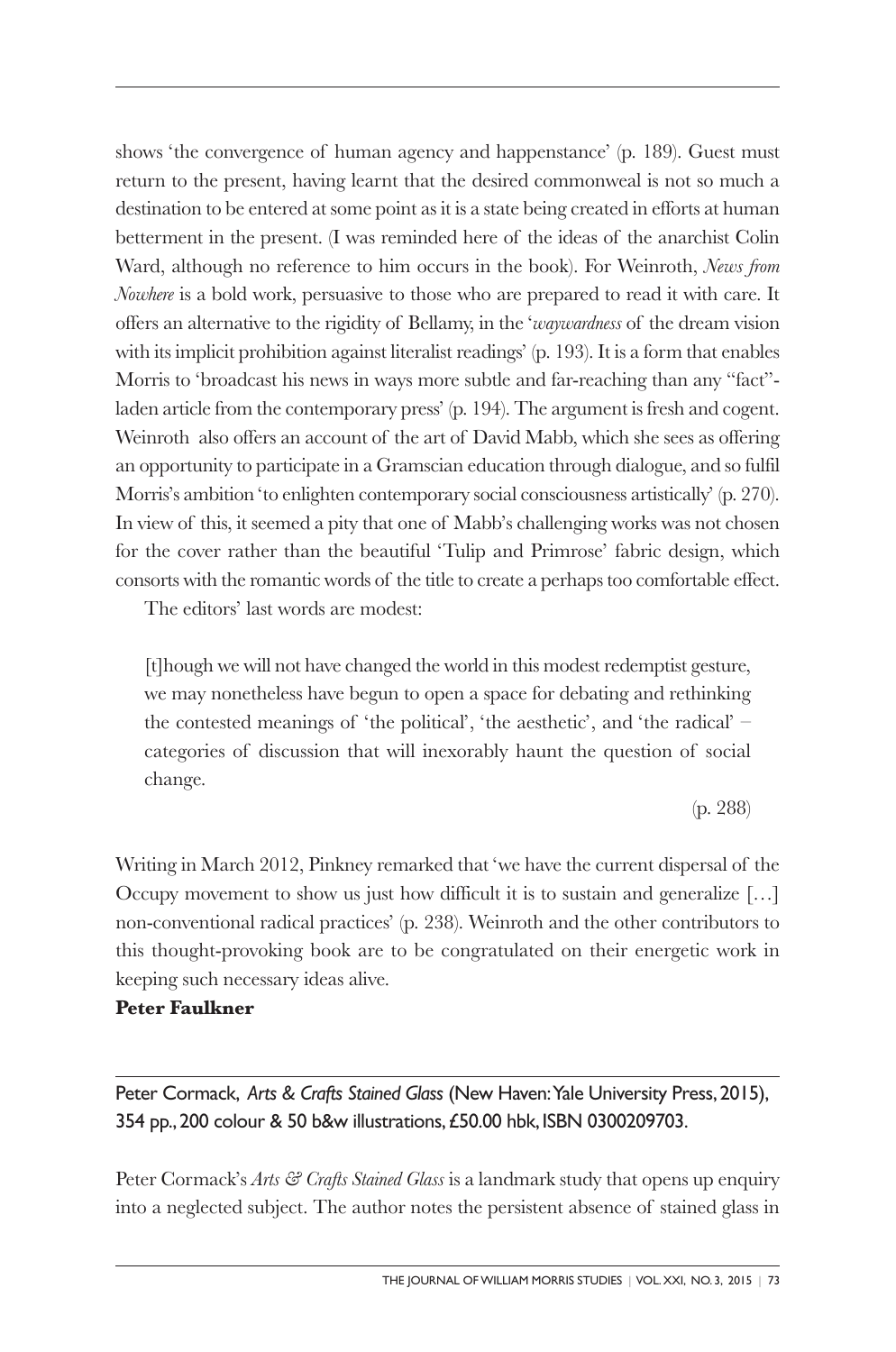the historiography of the Arts and Crafts Movement, observing that many historians of the subject 'scarcely mention stained glass and, even less, its transformation at the hands of Arts and Crafts practitioners' (p. 5). This comment identifies the author's aim, to reinstate stained glass as a medium central to the Arts and Crafts Movement and to promote understanding of stained glass as a valid form of artistic practice. Cormack suggests that histories of the Arts and Crafts Movement have tended to focus on 'what is collectible, moveable and exhibitable' (p. 5), features not normally compatible with stained-glass windows.

The book adopts a broadly chronological approach, detecting the earliest signs of Arts and Crafts practice in the late 1870s and tracing the movement through to the dramatic windows of Douglas Strachan in the 1930s. The central character in this narrative is Christopher Whall, whom Cormack credits with influencing almost every glass-painter mentioned in the book. Whall's influence was achieved in a variety of ways, through his windows, his stained glass classes at the Central School of Arts and Crafts, the less formal instruction to his pupils in his studio and his notable book *Stained Glass Work* (1905). The author stresses the camaraderie or 'collegiate' atmosphere of Whall's *atelier*, thus linking it to other Arts and Crafts collectives, and his approach is represented as personal and vocational, the antithesis of the commercial logic that Cormack sees as dominating the large stained-glass studios formed in the 1860s.

The wonderful sequence of windows installed in the Lady Chapel of Gloucester Cathedral (surely one of the most enthralling post-medieval stained-glass experiences anywhere) is described in some detail. Cormack illustrates Whall's commitment to his art by showing how he accepted the stingy fee of 30s per square foot for the glass (about half the commercial rate) in return for the opportunity of glazing one of the great architectural spaces in England. Assistants and pupils unanimously agreed to work for reduced wages and Whall himself worked gratis; in fact it was only when Cathedral authorities agreed to raise the price to 33s per foot that he managed to cover his expenses. This kind of commitment places Whall firmly within the type of ethically engaged maker that we associate with the Arts and Crafts Movement. Whall's attention to materials and making processes (the other key Arts and Crafts trait) is described in some detail. In a paper of 1891 Whall posed the question: '[w]hich is more important, that flesh should look soft and smooth, etc., or that the window should sparkle? Of course it ought to sparkle!' (p. 40). Whall relegated illusionistic effects in favour of demonstrating the luminous qualities of the material. He was aided in his quest for sparkling windows by the development of new types of pot-metal glass, notably 'Prior's Early English'. This was a mould-blown glass that was cut up into slightly convex 'slabs', the shape, texture and irregularity all adding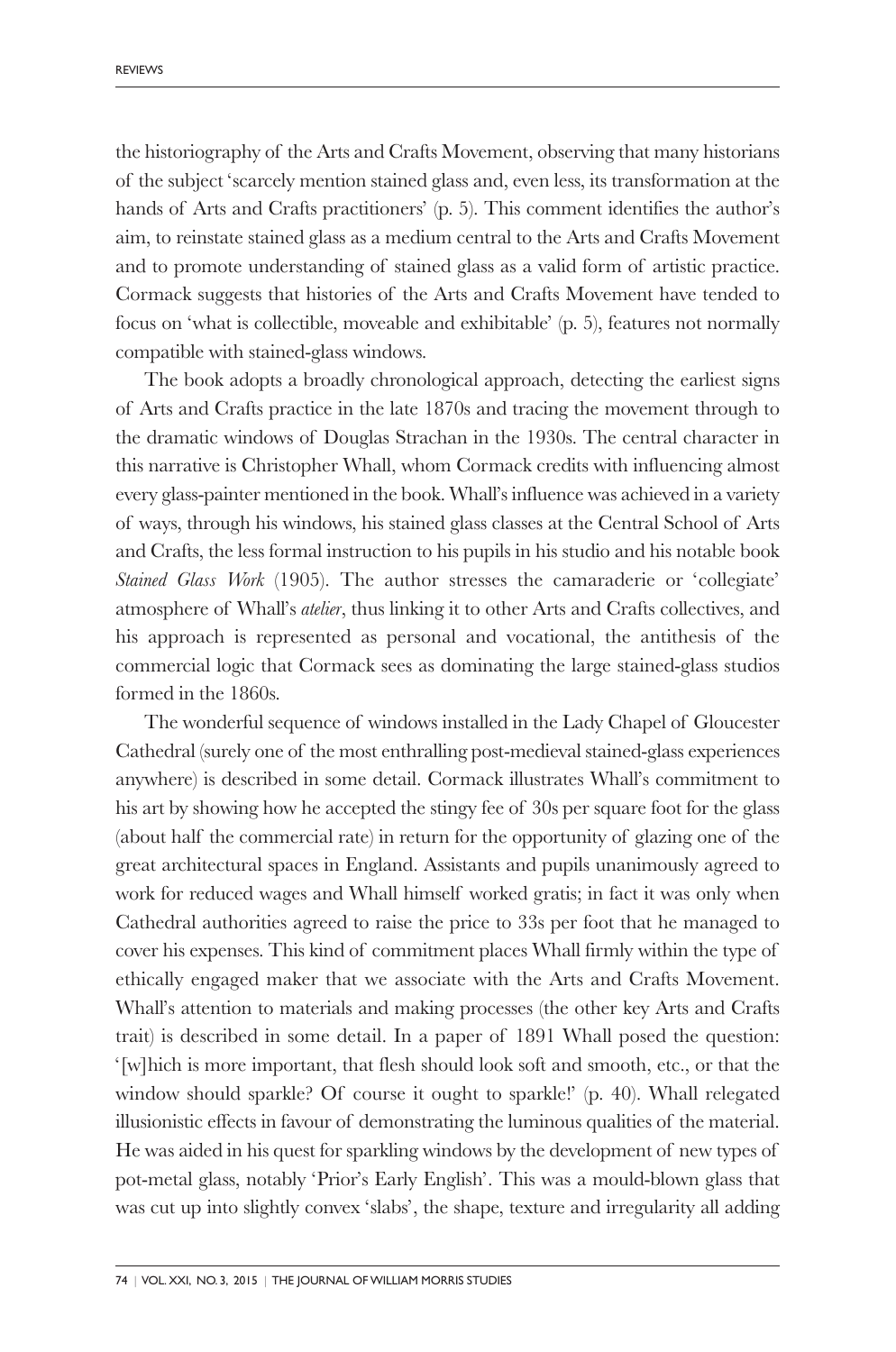to the visual interest of the material. Whall used this glass to great effect, celebrating the inherent properties of the material and using prominent lead-lines in an expressive manner that balanced glass, colour and linear design in a highly effective way.

Cormack argues in *Arts & Crafts Stained Glass* that the windows produced by William Morris and his firm occupy an intermediate status, not so much Arts and Crafts, as a transition between Victorian stained glass and later developments. Cormack identifies three phases in the Firm's glass: the early windows of the 1860s, the 'aesthetic' windows of the 1870s and the more stridently leaded and intensely coloured windows of the early 1880s. He argues that this latter phase was initiated by Burne-Jones's mosaic commission for the American Episcopal Church in Rome, commissioned by George Edmund Street in 1881: 'designing for the medium of mosaic brought a renewed confidence to his stylisation of figures and pictorial space. It can indeed be seen as a kind of liberation from his long enthrallment to Renaissance art' (p. 23). Burne-Jones discussed this commission with Morris at some length and Cormack sees it as a direct influence on the wonderful windows designed for what is now St. Philip's Cathedral in Birmingham during the mid-1880s. As none of the glass painting was actually done by the partners, Morris's firm can be clearly distinguished from Whall and other Arts and Crafts practitioners. Although Morris cared passionately about the glass itself, the later windows often did not use the best 'antique' glass made by James Powell and Sons, instead often opting for a cheaper variety made by Chance and Co. of Birmingham. Cormack demonstrates that Burne-Jones urged Morris to start making his own glass, and, according to William De Morgan 'very nearly set up the making of pot glass' (p. 25), but this was to be one project too many for Morris. It is clear that many later glass painters saw the Morris firm's glass as the pinnacle of Victorian achievements and many Arts and Crafts designers continued to be influenced by its windows.

Cormack analyses the work of a fascinating range of designers: some like Selwyn Image will be familiar to those interested in the period while others like Heywood Sumner are less well known. Sumner was particularly radical in pursuing the Arts and Crafts concept, often using very little painting at all in his windows. Pushed to this extreme, stained glass became a very different form of creative practice, the artistry located as much in the choice of material and the way it was configured as in the more traditionally 'artistic' act of painting.

Cormack highlights a particularly interesting relationship between stained glass and gender: 'stained glass became the one major Arts & Crafts activity where there was real gender parity in both status and achievement' (p. 253). A key figure in this development was Mary Lowndes, partner in Lowndes and Drury, established in 1897 'to meet the needs of independent artists seeking the technical facilities to carry out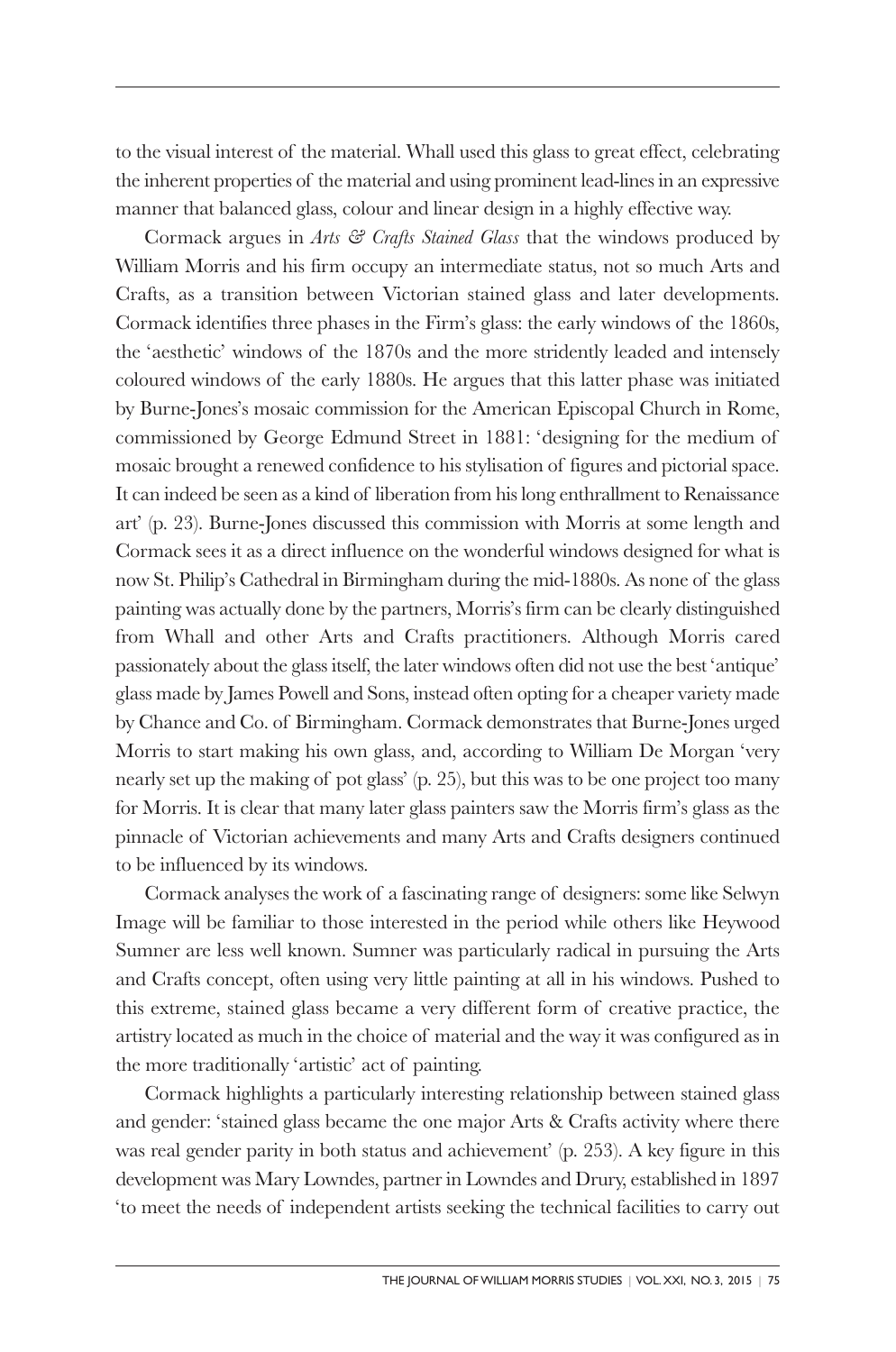their own stained glass commissions' (pp. 95-6). Artists could hire out studio space to draw cartoons and then benefit from advice on how the glass might be painted and fired from the skilled workers in the firm. By 1906 'The Glasshouse', Lowndes and Drury's purpose-built premises, was a key centre for progressive stained glass in London. Lowndes was an active suffragist, founding the Artists' Suffrage League in 1907, and co-founding the Society of Women Welders (a female trade union) during World War One.

The American boom in Gothic Revival buildings during the early twentieth century provided a fertile context for transatlantic glass painters. Ralph Adams Cram was a progressive architect who reacted against the prevailing taste for the opalescent windows of Lafarge and Tiffany, which were sophisticated in pictorial terms but did not transmit enough light to fulfil an architectural function. By 1909 Cram had met Charles Connick, who opened his own studio in 1913. Both Cram and Connick had completed research trips to Europe, both meeting Whall and the English manufactures of 'slab' glass, which Connick subsequently had imported to the USA in large quantities. Cormack suggests that the high light-levels prevalent in cities such as Boston allowed Connick to use more intense colouring than Whall, resulting in a series of spectacular windows. Connick had also toured some of the major medieval stained-glass sites in Europe but was in no way rigidly historicist, producing instead 'something authentically new and yet full of meaningful reference to the past' (p. 216).

The only negative aspect of this book is the somewhat simplistic way in which it represents Victorian stained glass. In advocating the radicalism of the Arts and Crafts makers, Cormack is too eager to criticise earlier glass. To dismiss Victorian stained glass as a 'pseudo-antiquarian industry', or as merely 'trade glass', is a caricature of a complex area of cultural activity. I would have been interested to hear more about the business side of Arts and Crafts stained glass: pricing is only mentioned once in the context of Whall's generosity during the Gloucester Cathedral commission but the reader is not told if the smaller-scale production of Arts and Crafts windows resulted in higher prices than the more commercial firms.

The production values of the book are high, photography is of consistently high quality, and reproduced photographs of studios and key personalities are fascinating. This book has clearly been informed by a large amount of new primary research and is full of information that will be fundamental to future students of this subject. The book is not cheap but given its originality, erudition and scope, this is surely a key purchase for anyone seriously interested in stained glass or the Arts and Crafts Movement.

#### **Jim Cheshire**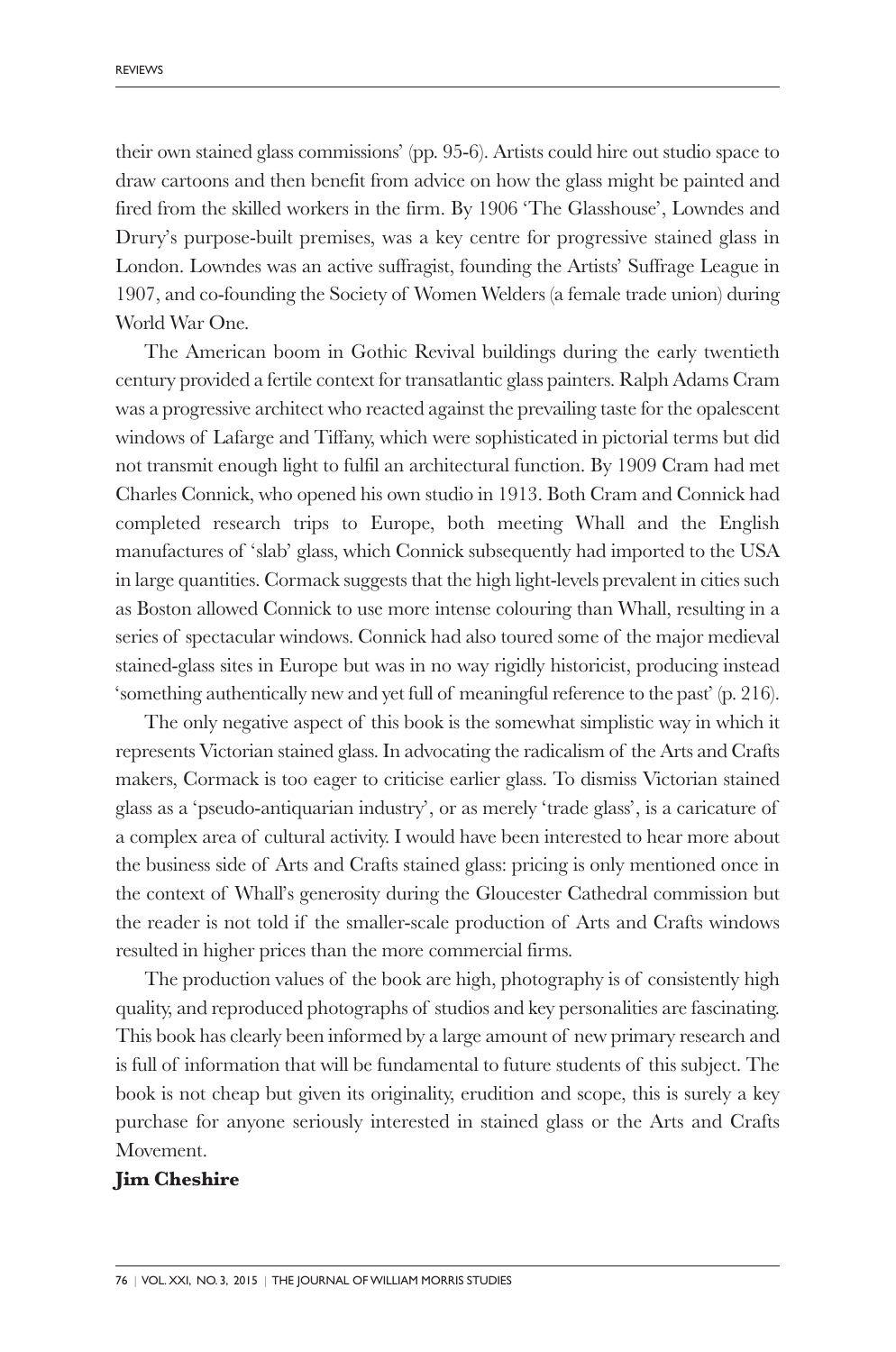Kristin Ross, *Communal Luxury:The Political Imaginary of the Paris Commune* (London: Verso, 2015), 156 pp., £16.99 hbk, ISBN 9781781688397.

The phrase 'communal luxury' can be found in the Manifesto of the Paris Commune's Federation of Artists, a document written by Eugene Pottier in the thick of political struggle. 'We will work cooperatively toward our regeneration, the birth of communal luxury, future splendours and the Universal Republic', he wrote. Kristin Ross, a well-known cultural theorist and professor of comparative literature at New York University, has borrowed the phrase for the title of her recent book retracing the political imaginary of the Commune because it aptly signifies the Communards' demand 'that beauty flourish in spaces shared in common and not just in special privatised preserves' (p. 58). The pursuit of such a struggle meant 'reconfiguring art to be fully integrated into everyday life' (p. 58), an endeavour which appealed to Morris because of its simultaneous aesthetic and political audacity. Morris's thinking about art and society had already begun to be influenced by a very similar commitment to aesthetic democracy during the late 1870s, before his entry into the socialist movement led him belatedly to become 'one of the foremost British supporters of the memory of the Paris Commune' (p. 61).

Ross's titular phrase – *communal* luxury – verges on the oxymoronic. If 'luxury' were to be communised, to what extent could it still be thought of as luxurious? In a market-driven, capitalist society, the word tends to signify that which is out of the ordinary, or desirable in some way, without being indispensable, and is, therefore, usually identified with commodities that are almost certainly expensive. Luxury goods are, almost by definition, beyond the means of the multitude. To communise 'luxury', then, is to make it generally available in such a way that its social function as a marker of status, or privilege, becomes redundant. This is part of the reason why the Russian anarchist Peter Kropotkin included a chapter in *The Conquest of Bread* (1892) entitled 'The need for luxury': give us bread, but give us roses too. What remains of 'luxury' when everyone has access to it, or when it is reconceptualised as a need? If every house, say, were to be a 'luxury' house, the adjective would surely become superfluous. The struggle to achieve such a state of affairs animated Morris's political practice, and his utopian vision of Nowhere, as much as it motivated Communard artists such as Gustave Courbet and Eugene Pottier. The aesthetic dimension of this political struggle is neatly captured by Ross: Morris, like the Communards, was interested in 'creating and expanding the conditions for art' (p. 61).

In another sense, though, the Communard artists were true to the etymological origins of the word, from Latin *luxuria*, or *luxus*, meaning abundance. It is perhaps no coincidence that Morris's pattern-designs repeatedly offer images of organic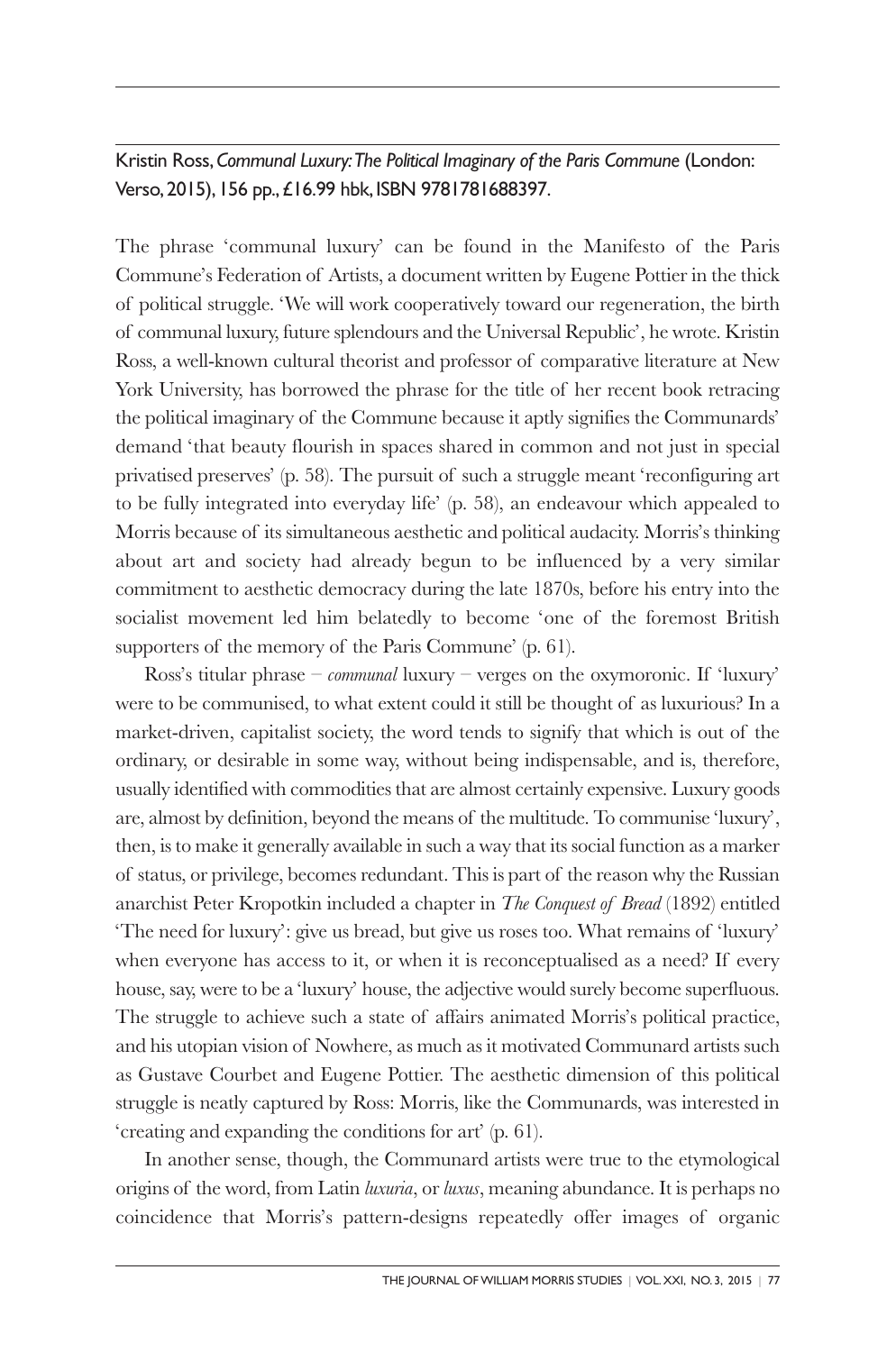abundance – fruit ever on the vine, flowers ever in leaf. The Communards, like Morris, wanted luxury to abound. In their desire to make luxury plentiful the Communards anticipated, and stimulated, Morris's heterodox version of communism, which was always about levelling *upwards*. Why should beauty not be abundant and universally available? The same motivations had inspired Morris's youthful desire to transform the world with beauty. The oxymoronic character of Ross's titular phrase serves as a timely reminder of the historically contingent nature of capitalist society, which restricts the meaning of 'luxury' by limiting its availability to those who can pay.

Morris also shared many of the Communards' other preoccupations: overcoming the alienation between town and country; striving towards the integration of manual and mental labour; the internationalist supersession of the nation-state and national chauvinism, together with a commitment to local autonomy and particularity. These are some of the major theoretical and practical issues discussed by Ross in *Communal Luxury*, offering a clue as to why Morris appears as such a central figure in her relatively short, but admirably wide-ranging reconstruction of Communard thought. Ross's first book, *The Emergence of Social Space: Rimbaud and the Paris Commune* (1988), offered similarly illuminating reflections on the French revolution of 1871, interwoven with readings of the poetry of Arthur Rimbaud. Ross makes clear in the introduction to *Communal Luxury* that her return to the subject has been partly inspired by recent political events, not least the Occupy movement and the questions it has raised, including 'the problem of how to refashion an internationalist conjuncture, the future of education, labour, and the status of art, the commune-form and its relationship to ecological theory and practice' (p. 2). Ross shares with Walter Benjamin a conviction that a history such as that of the Commune should not be locked up in the museum of historicism, but should be used instead as a resource of critical insight for the present.

This is not simply a case of mining the Commune's successes and failures for the appropriate 'lessons'. In moments of political failure and defeat, the strategic mind inevitably turns to the balance sheet: what was lost and what was gained in the experience? As Ross argued in *The Emergence of Social Space*, this mindset, rational and calculating as it is, tends to overlook and ignore the desires, creative energies and imaginative forces that are released during moments of intense political struggle. In a Blochian register, we might think of the 'cold' and the 'warm' streams of Marxism. Many of the Commune's commentators, hostile or otherwise, have tended to focus on the Communards' strategic failures – their military misadventures or their tardiness in seizing the assets of the Bank of France. Morris, it must be said, lent his name to this kind of analysis, particularly in the Socialist League pamphlet *A Short Account of the Commune of Paris* (1886), co-authored with Ernest Belfort Bax and Victor Dave.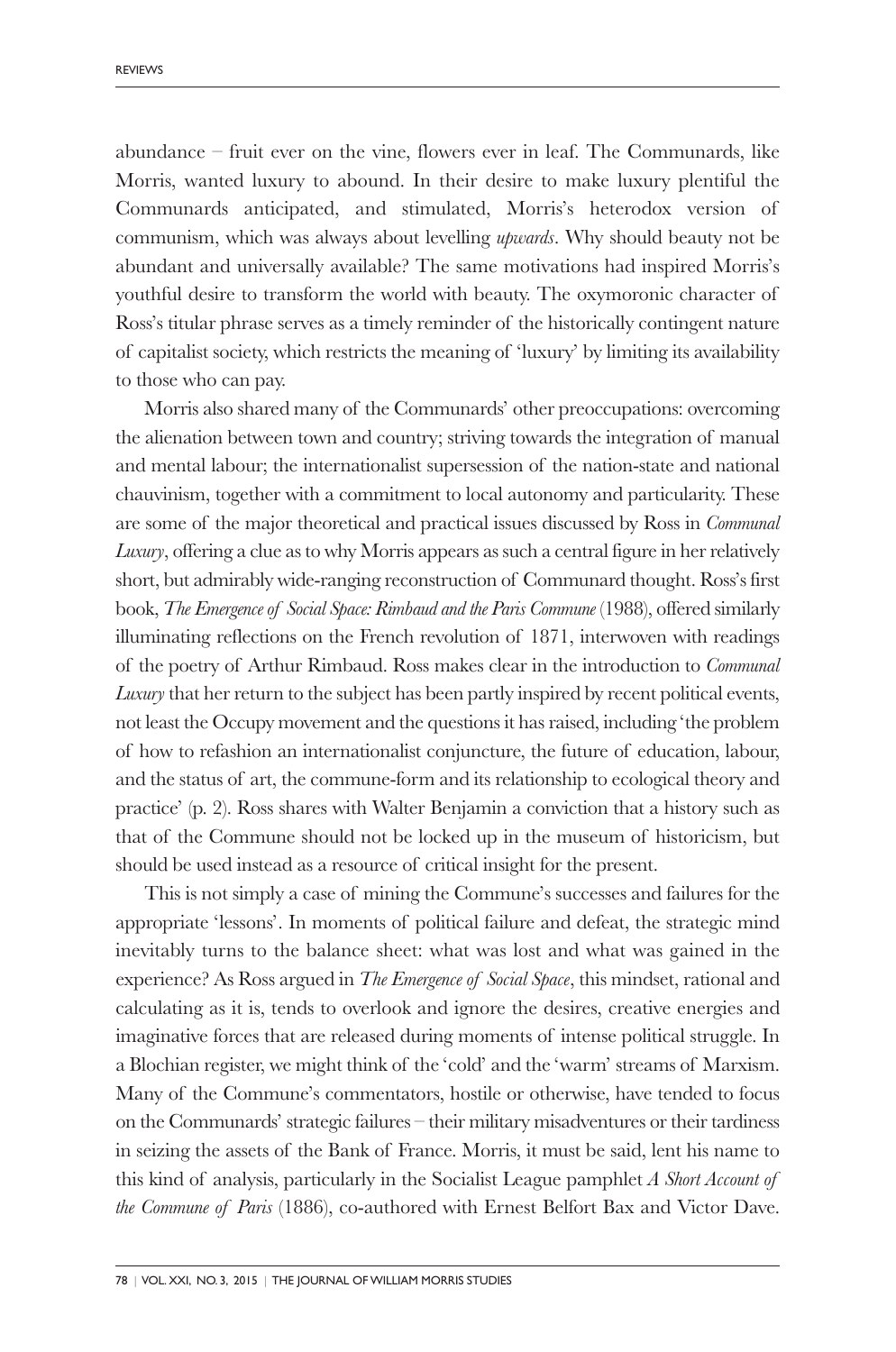Ross, by contrast, accentuates those aspects of Morris's celebration of the Commune in which he rescued it not only from the 'dull lies of bourgeois history' but also from the spurious '"wisdom" of the sympathetic, but after-the-fact, observer/theorist' (p. 96). This aspect of her discussion naturally focuses on *The Pilgrims of Hope* and *News from Nowhere* to a greater extent than it does on his journalism and public lectures. This is perhaps why Morris's name often appears in conjunction with Reclus and Kropotkin, but rarely if at all with that of Bax.

Ross's book is not simply another retelling of the Commune's story and neither does it engage extensively with the existing historiography. Rather, she expands 'the geographical and temporal frame of the event beyond the seventy-two Parisian days' (p. 6) by tracing its origins back into the world of clubs and associations that gathered during the final years of the Second Empire to commemorate the revolution of 1848, where veterans of '48 met with young workers involved in the Paris section of the International Workingman's Association, as well as refugees from further afield. Ross simultaneously extends the scope of her project beyond the suppression of the Commune by taking account of the activities of some of the Commune's many legatees and fellow-travellers, amongst whom she numbers Morris, Kropotkin and Marx, as well as those who had been more immediately involved, such as Elisée Reclus and Gustave Lefrançais. Some Communard exiles, such as the shoemakers Napoléon and Gustave Gaillard (père et fils) and Benoît Malon, found refuge in Switzerland after the Commune was brutally crushed, where they debated the principles of anarchist-communism with Geneva-based militants, including Reclus, Kropotkin, Lefrançais and Errico Malatesta.

These groupings formed the basis of a loose network that helped to consolidate the Communard imaginary. In Ross's formulation, theirs was no simple gesture of commemoration: '[n]ot the memory of the event or its legacy […] but its prolongation [was] every bit as vital to the event's logic as the initial acts of insurrection in the streets of the city' (p. 6). These groupings worked at the 'intersections in thought and sociability' and devoted their energies to

mutual engagement and participation in the elaboration of the Commune's memory [and] to the generation of new political projects and debates in the 1870s and 1880s that grew out of the experience of the Commune. They took the form of journals, theoretical elaborations, debates, and shared meals. These paths taken – or better, constructed – during and after the Commune are both trajectories and the vectors of an analysis; they constitute a kind of 'globalisation from below' at the precise moment that in France, at least, a deeply conservative integralist sequence retrenching around national identity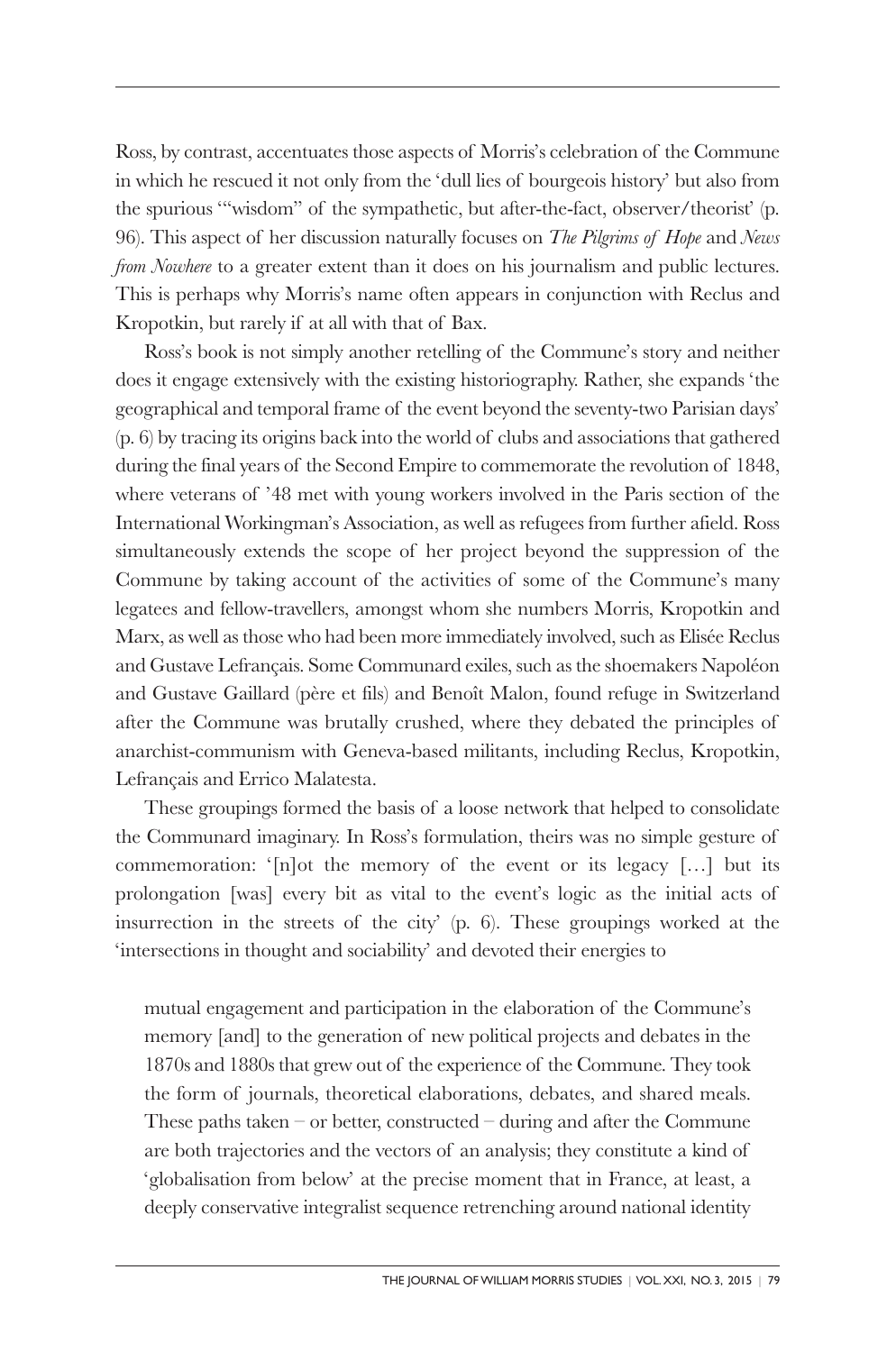in the wake of the Commune had begun, and that would extend at least through Vichy.

(p. 93)

The resulting cross-pollinations and transversal connections offer up a heady mix, blending Marx with the anarchist-communism of Malatesta and Kropotkin, in such a way as to guarantee that one can never quite be sure of one's theoretical footing. This is another aspect of Ross's account that speaks implicitly to our present moment. Ross notes that 'what looks to be theoretical confusion may well be an astute and well-thought-out political strategy', not least because a 'strategic position based on non-alignment […] and on association over sectarianism, may well be worth considering today, and there are many indications that this has indeed become the case' (p. 111). These indications are, frustratingly, left unspecified, but we might assume a link to the political experiments of the Occupy movement mentioned at the outset.

In reflecting on the lasting damage caused by the rupture between Marx and Bakunin in the First International, Ross also speculates about the extent to which theoretical refinement can be, in the last instance, politically disabling. Her own interest in the Commune, she explains, 'has less to do with refining theoretical arguments or correcting theoretical error than with something like its opposite', before suggesting that the 'post-Commune period was […] like our own, not a period of great theoretical purity'. Tellingly, her next sentence turns to Morris, who, she argues, 'was not alone in thinking that an obsession with such purity frequently gets in the way of the task of making socialists' (p. 108). In a time of widespread disorganisation of radical and revolutionary forces, this approach clearly makes political sense. In historiographical terms, though, one might question whether Morris was as theoretically rudderless as is here implied. If he were, why would he have gone to the trouble of waging numerous polemics against both the parliamentary and anarchist factions of the Socialist League (jokers to the left of him, fools to the right)? Morris certainly wanted to make socialists, but he wanted to make socialists who shared his particular strategic outlook.

Morris is a consistent presence in the book. Acknowledging the biographical significance of his concurrent visit to Iceland during the unfolding events in Paris, Ross's third chapter weaves together a deft reading of Reclus's and Morris's indebtedness to the Nordic island nation and the geographical research conducted by Kropotkin in the ridges and glacial drifts of Sweden, Finland and Siberia during the early 1870s. This research helped Kropotkin to formulate his anti-Social-Darwinist theory of mutual aid, finding in the natural environment of these countries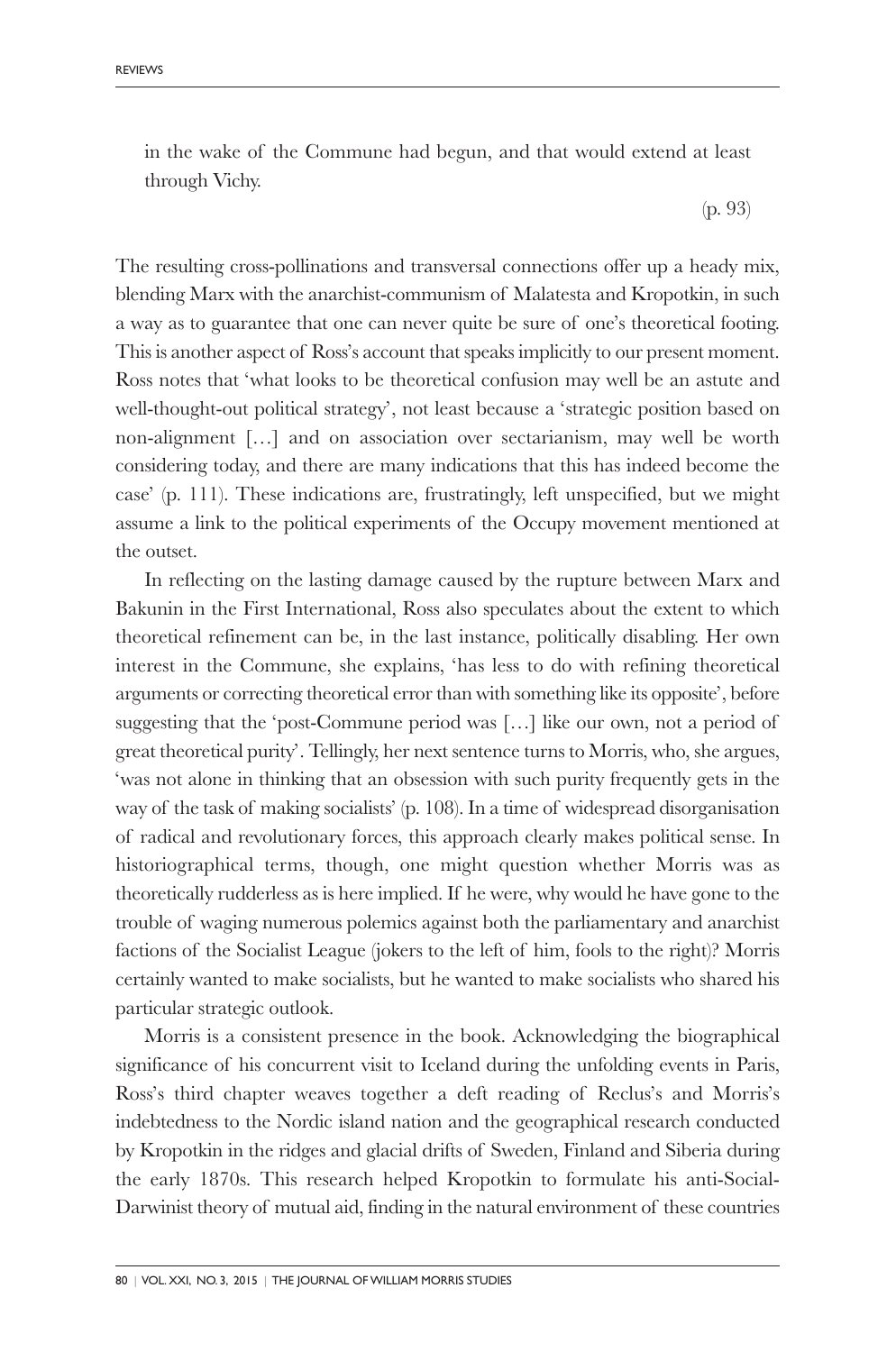an example of evolutionary cooperation rather than competition. Ross's chapter is entitled 'The Literature of the North', in a nod to Morris's lecture 'The Early Literature of the North – Iceland' (1887). As she puts it:

What is important is to recognise in Morris's and Reclus's fascination with medieval Iceland their way of going about decentralising the flow of history. [...]. It is a way of allowing other paths taken through historical time, including the time to come, to become visible. The persistence of non-growthdriven cultures in the present builds confidence in the possibility of anachronism by allowing encounters in one's own moment with actually embodied aspects of the past, stranded or land-locked, as it were, but still sporadically perceptible. Evoking communitarian or tribal societies of the past may provide clues to the free forms of whole new economic life in the future. By granting pre-capitalist societies an exemplary status or by investing them with uncommon significance they in turn offer ideas that can be appropriated […]. (pp. 74-75)

Ross also finds a parallel for Morris's experience of Iceland in Marx's late researches on the Russian peasant commune (*obshina* or *mir*), brought to Marx's attention by the Communard exile Elisabeth Dmitrieff and elaborated in his correspondence with Kropotkin's friend Vera Zasulich. Much like Marx's attitude to the peasant commune, Morris approached the Icelandic past in an attempt to activate it and to make it useable in the socialist movement's present tense. The historical supersession of medieval Iceland's collectivist way of life, much like the 'failure' of the Commune, was of less consequence for Morris than the fact that 'in both cases, for those who lived it, a type of liberty and a network of solidarity were realised, and out of local defeat there may well come a prototype for future social revolutions' (p. 75).

Ross reiterates a substantially similar point at the conclusion to chapter four, 'The Seeds Beneath the Snow'. After tracing the trajectories and theoretical debates of Communard exiles in London and Switzerland, she moves on to consider the threeway dialogue between Morris, Kropotkin and Paul Lafargue on the state and industrial society. Ross argues that one way of conceptualising the new, for Morris and Kropotkin, was to think about 'anachronisms land-locked in the present. Being attentive to the energies of the outmoded was one way to think oneself into the future' (p. 116). Thinking beyond the capitalist nation-state might, paradoxically, involve revisiting its pre-history. Morris's historicism was thus not a dead, sterile affair. On the contrary, in looking backwards, he looked forwards with much greater insight and imagination than, say, Edward Bellamy. Ross draws out this point in relation to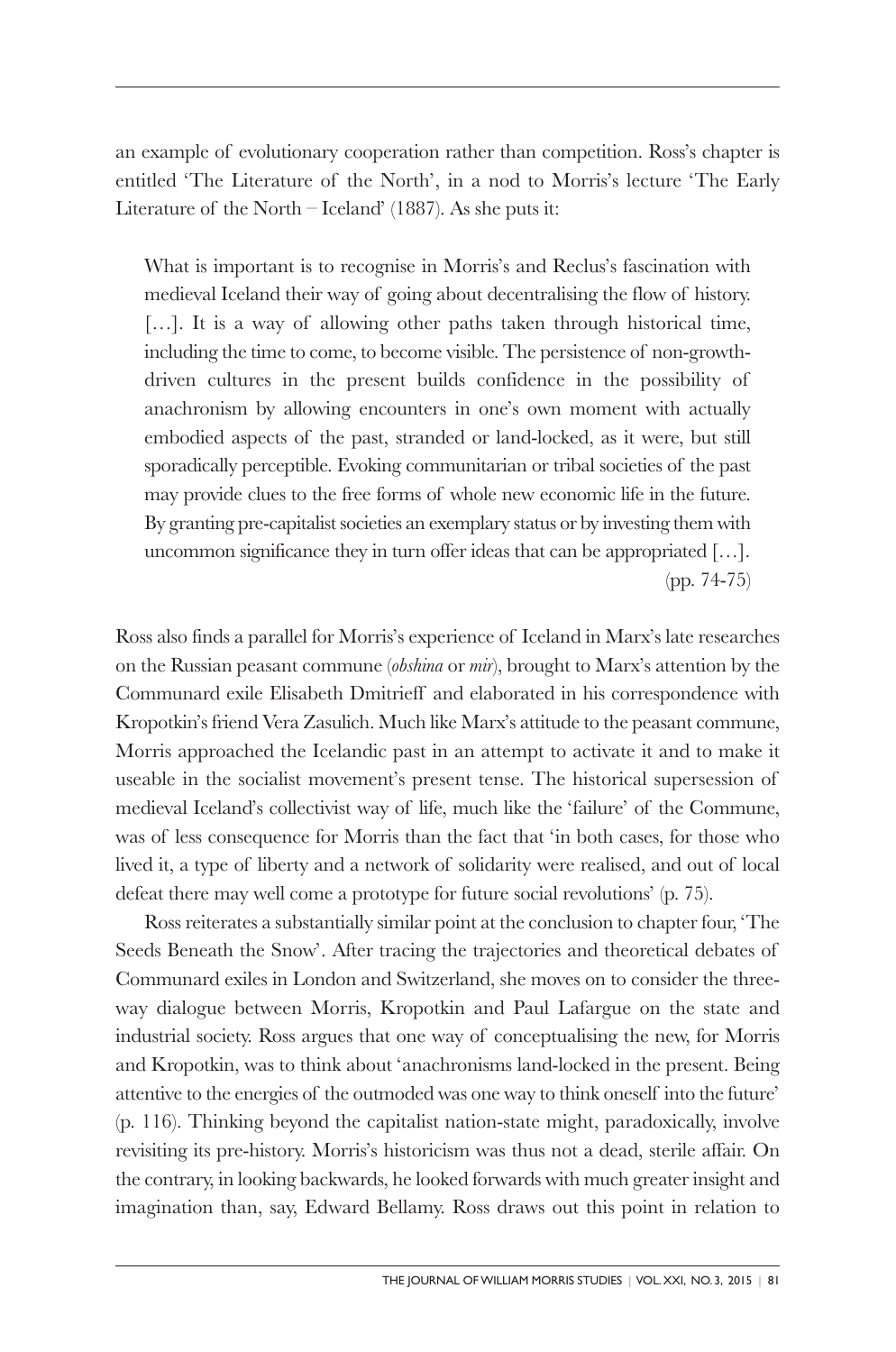Morris's aesthetic preferences as well, pointing out that '[t]hose who continue to accuse Morris of a musty or romanticised medievalism view both the art of premodern times and Morris's relationship to that art very differently than he himself did. Where his critics see a nostalgic entrancement on his part with art objects from the past, Morris saw an art that was not external to the everyday or, as is supposed, elevated above it and trying vainly to enter it' (p. 63).

The Commune was short-lived and murdered in the cradle, but it represents a moment of crisis that was experienced so intensely by its participants that its duration can hardly be measured in crudely quantitative terms, as a matter of mere days and months. Many of the Communards were brutally, savagely slaughtered by the Versaillais soldiers – the 'vile dwarf 's stroke', as Morris put it in *The Pilgrims of Hope*, referring to the military machinations of Adolphe Thiers. Their deeds, however, continue to resonate and draw attention from figures as diverse as the political philosopher Alain Badiou and the Yale historian John Merriman. Ross's book can properly be thought of as a continuation of the tradition, or, rather, the set of practices, which it surveys, extending the temporal frame of the Commune by making the political imaginary of its partisans live in the present. It might be worthwhile pausing to consider whether this contrapuntal attitude to the historical past represents a potentially fruitful way to approach Morris in 2015 and beyond. As Ross has so clearly shown, it would certainly be an eminently Morrisian way to approach Morris.

# **Owen Holland**

Yoshiko Seki, *The Rhetoric of Retelling Old Romances: Medievalist Poetry by Alfred Tennyson and William Morris* (Tokyo, Japan: Eihosha, 2015), 198 pp., 2 b&w figures, £22.00 hbk, ISBN 9784269740310.

During the mid-Victorian period there was extensive discussion of recent styles and tendencies in art, architecture and poetry. Why, in an age full of new ideas and technological changes – which cry out for inclusion in the culture of the time – were the Victorians obsessed with setting Gothic against Classical buildings? Or were these merely facades? Why did Pre-Raphaelite art present so many medieval scenes? Why could Dante Gabriel Rossetti never complete his contemporary painting called *Found*? Turning to poetry, why did Arthur Hugh Clough remonstrate so often with Matthew Arnold about the classical subject-matter of his poems? To which Arnold answered, in a letter dated February 1849: '[r]eflect too […] how deeply *unpoetical* the age and all one's surroundings are. Not unprofound, not ungrand, not unmoving:–– but *un*poetical.'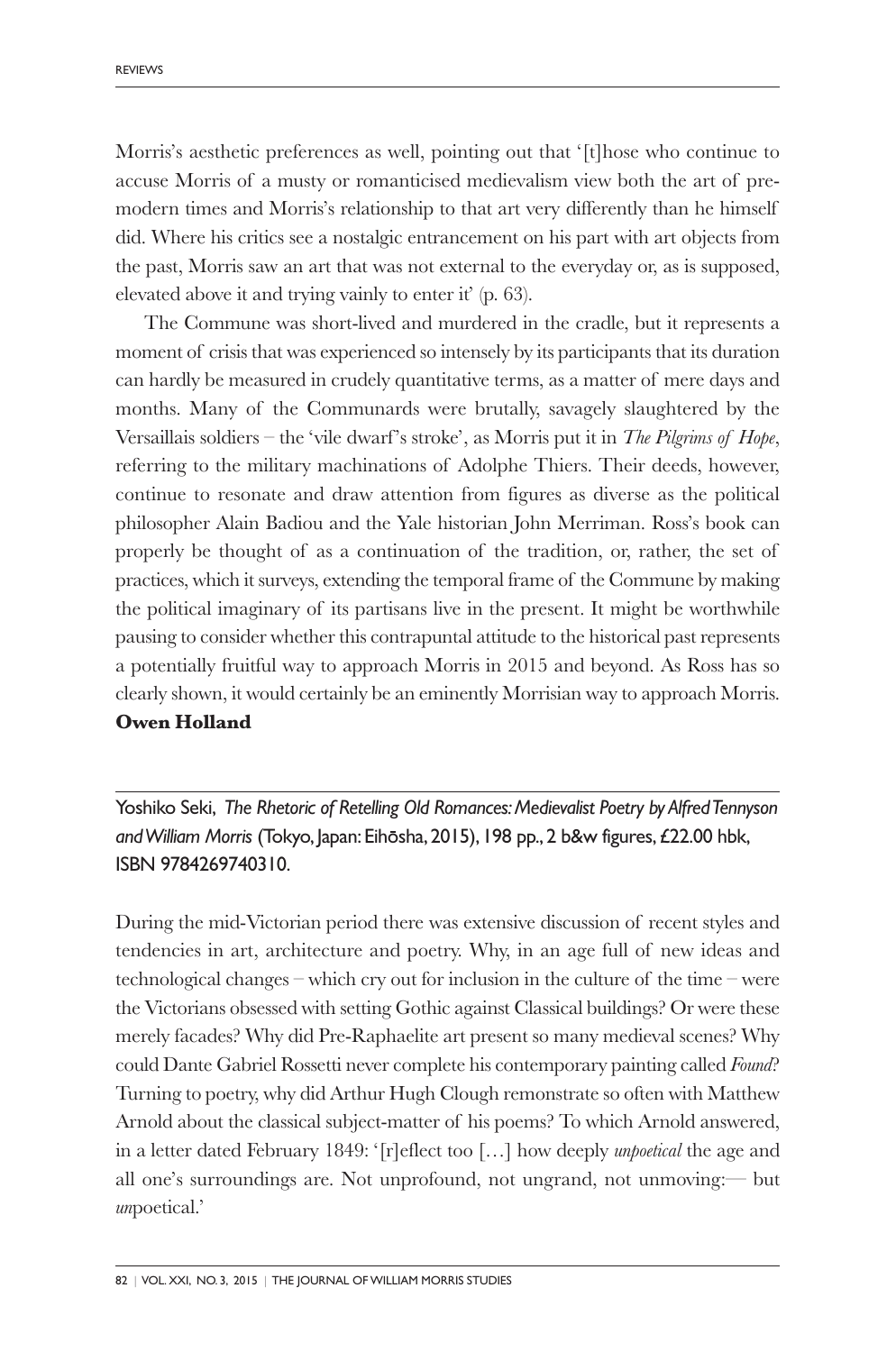Usually, as Yoshiko Seki points out in her first main chapter 'The Function of Poetry', medievalism was contrasted not with classicism but with the social challenges of the Victorian period. Following Keats, the most important writers turned to the medieval age for the setting of their poems. To help us understand this apparent evasion of duty Seki has provided a straightforward guide to medievalist poetry, and concentrated her arguments around two prominent practitioners – Tennyson and Morris. The first source of inspiration for both poets was the work of Sir Walter Scott, and Seki reminds us that Morris claimed to have read all of Scott before reaching the age of seven. But the second source was Malory's *Le Morte Darthur*, of which nineteen editions were published between 1800 and 1900.

Despite this, there were considerable inhibitions about coming out openly as a medievalist. Seki asks us to consider how cautious Tennyson was about publishing one of his most well-known poems, the 'Morte d'Arthur'. It was written in 1833-34, but Tennyson was wary in case his work should be ridiculed. As Edward Fitzgerald bears witness:

The 'Morte d'Arthur' when read to us from manuscript in 1835 had no introduction or epilogue; which was added to anticipate or excuse the 'faint Homeric echoes', etc. (as in the 'Day-Dream'), to *give a reason for telling an oldworld tale*.

Therefore, with this rhetorical device, Tennyson set about creating a subterfuge: when it was finally published in 1842 the main text was framed by a description of a holiday scene, actually based upon a real holiday with fellow-students in the Lake District. This both enhances the contemporaneity of the poem and distances its shocking novelty; it ceases to be an epic and becomes a kind of humorous entertainment between friends. In the main part of her book Seki explores the stages through which idea of the 'Morte d'Arthur' progressed as it was expanded and developed into the *Idylls of the King* (1859).

On coming to Morris she promises much with her epigraph from May Morris (which has also provided the title of this book):

A Friend was reminding me lately of what we had both heard my father say about the *right way of retelling an old romance*: 'Read it through', he said, 'then shut the book and write it out again as a new story for yourself '.

Seki begins with an excellent analysis of the four Arthurian poems at the beginning of *The Defence of Guenevere* (1858). She explains how Morris was both indebted to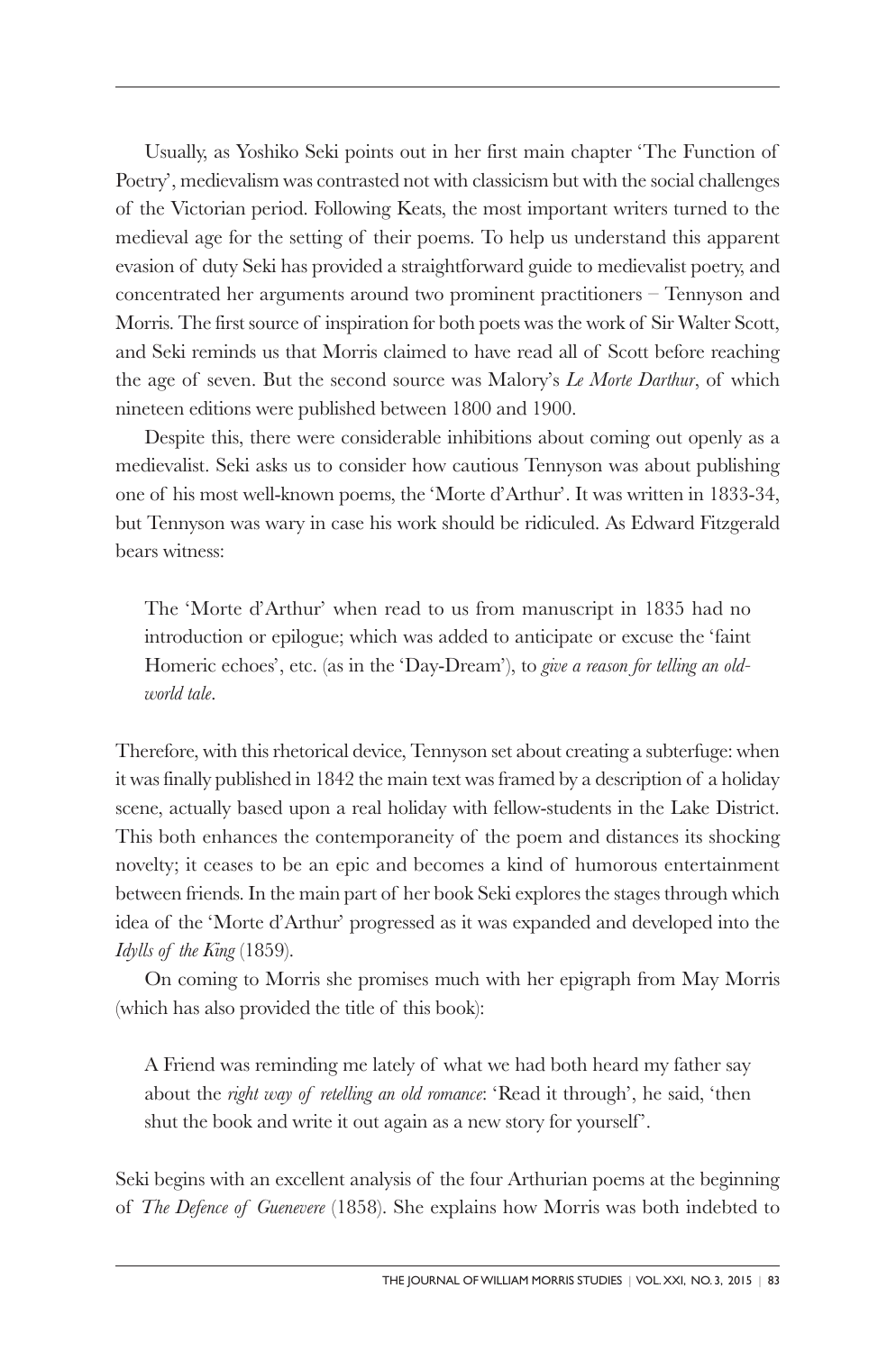Tennyson and yet trying to rebel against him. She makes the point that Morris's title poem, 'The Defence of Guenevere', is not 'a revision of a famous episode of the Arthurian romance' (p. 120). The dramatic structure of the poem 'gives the poet a way of putting the past world temporarily in the context of the modern world in order to cast new light upon the past' (*ibid.*). In dealing with 'Sir Galahad, a Christmas Mystery' she makes the expected general reference to Browning, but sharpens it by showing how much the first narrative section draws upon 'Childe Roland', a poem much praised by Morris in his review of *Men and Women* (1855). However, Seki finds the liturgical drama that follows transforms the weary Galahad into 'the holy hero (like Tennyson's) who unhesitatingly pursues his profession' (p. 135). Seki ends her summary with the angel and the four ladies, and totally omits the last speech of Sir Bors:

Poor merry Dinadan, that with jape and scoff Kept us all merry, in a little wood Was found all hacked and dead […] [...] everywhere

The knights come foil'd from the great quest, in vain; In vain they struggle for the vision fair.

This speech, which seems to me unforgettable once read, is in fact Morris's modern conclusion to the Grail Quest. Whatever Galahad has achieved, it is at the cost of his good friends and companions.

It is a pity that, after such a careful reading, Seki can only conclude by pointing out 'the disunity and untidiness' (p. 136) of these poems. This contradicts the forcefulness of her argument, and I hastened on to see what she would make of *The Earthly Paradise* (1868-70); but Seki provides another discursive chapter on 'Romance, or the Sense of the Past' before coming to 'Morris as a Storyteller'. Her justification for this is provided by a long quotation from Morris's address to the SPAB in 1889:

As for romance, what does romance mean? I have heard people mis-called for being romantic, but what romance means is the capacity for a true conception of history, *a power of making the past part of the present*.

*The Earthly Paradise* is to be seen as 'a place to preserve his favourite "past" stories as well as an opportunity to make a defence of his poetry to the "present" audience' (p. 156-57). When we finally reach the stories, there is only a short summary of the content and the point is made, in the words of Florence Boos, that there is an 'insistent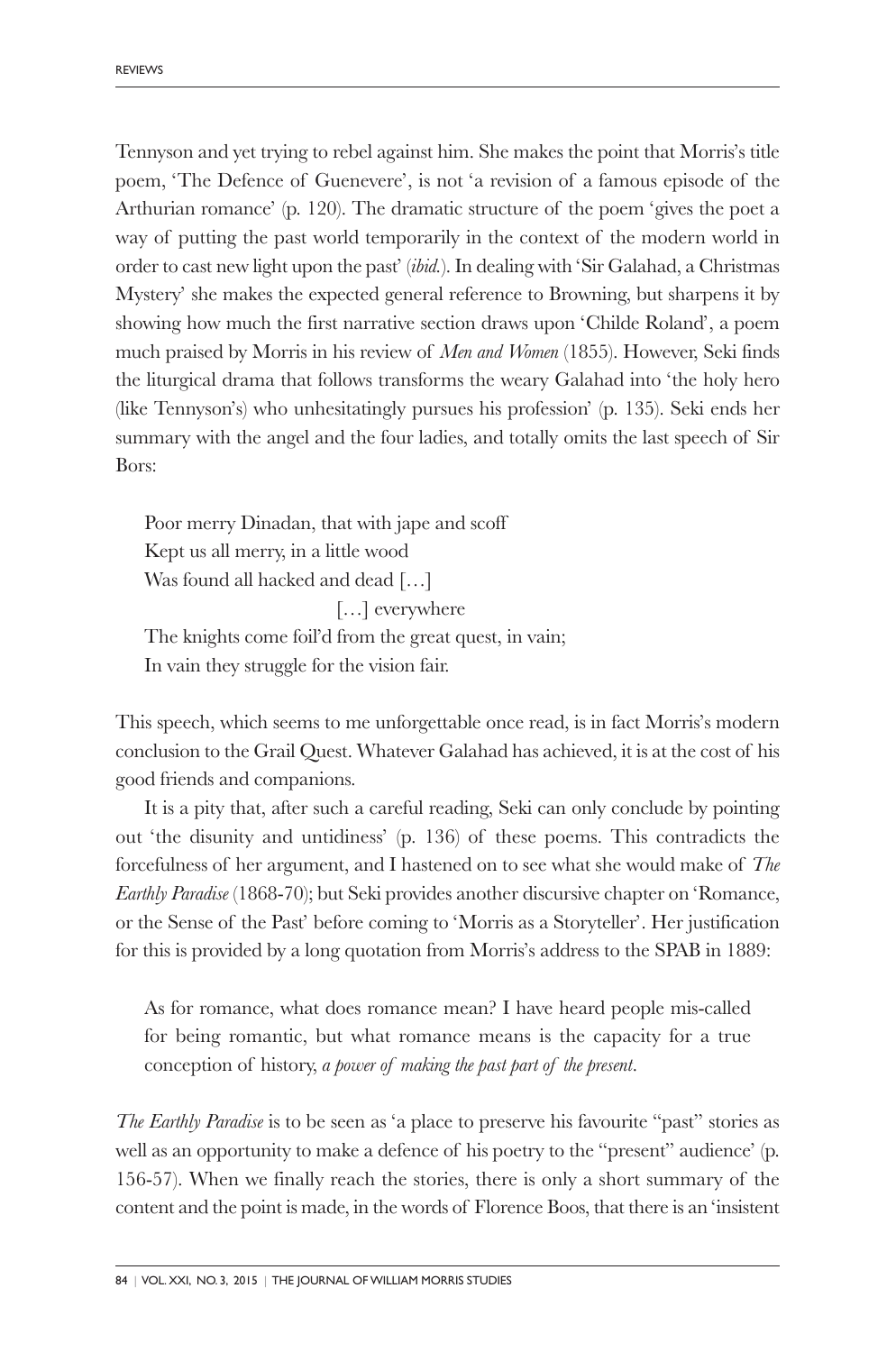preoccupation with the inevitability of death' (p. 171). It is a disappointment to find that Seki's book ducks out of discussing the hopes raised in her title by 'old romances', for one had expected some account of how, say, 'The Lovers of Gudrun' is retold, and at least a reference to the prose romances, but these are not considered at all. One final word of praise: it is worth looking at the design of the attractive blue-andwhite book-cover: this is based on the title page of the Kelmscott Press edition of Dante Gabriel Rossetti's *Hand and Soul* (1869).

## **John Purkis**

Joscelyn Godwin, ed., *The Starlight Years: Love & War at Kelmscott Manor 1940-1948* (Stanbridge: Dovecote Press, 2015), 192 pp., 32 colour plates, large format sewn paperback with flaps, £15.00, ISBN 9780992915117.

'[…] he has all sorts of ways so unsympathetic with the sweet simple old place, that I feel his presence there as a kind of slur on it […]'. So wrote William Morris of Dante Gabriel Rossetti, his co-tenant of Kelmscott Manor, as their three-year lease dragged its way through November 1872. What, one wonders, would he have made of Edward and Stephani (née Allfree) Scott Snell, the subjects of *The Starlight Years*, and their tenure there?

Between 1939 and 1962 Oxford University owned the Manor, an out-of-the-way house with antiquated domestic arrangements let and sub-let to a succession of tenants as it quietly decayed around them. The first of these were the Scott Snells, who took possession of this 'most enchanted place on earth' (p. 43) in 1940. They had met five years earlier at the Byam Shaw School of Art, where the sprucely handsome and cultured Edward first exerted his Svengali-like influence over Stephani, aged seventeen and six years his junior; as she was later to recall, she expended great energy in cultivating her unguided tastes and unfinished education to make herself a fit intellectual companion for him: 'De Sade, Beardsley, Wilde, Max Ernst, Corvo, Dali, the Pre-Raphaelites […] I absorbed them all as if I were working for a degree in decadence' (p. 13). In 1938 she entertained and overcame a moment of indecision as to whether she 'should […] relinquish Edward into the escapist world into which he had lured me, against natural inclination' (p. 30). The escapist world was Thessyros, where the everlastingly youthful Cupid and Cherry inhabited a realm of sadoeroticism and hyper-sensation described in sentences of adjectival overload.

Thessyros, influenced most notably by Aubrey Beardsley's *Story of Venus and Tannhäuser*, evolved into Edward and Stephani's joint creation during the early years of their relationship (and clandestine marriage) when circumstance prevented them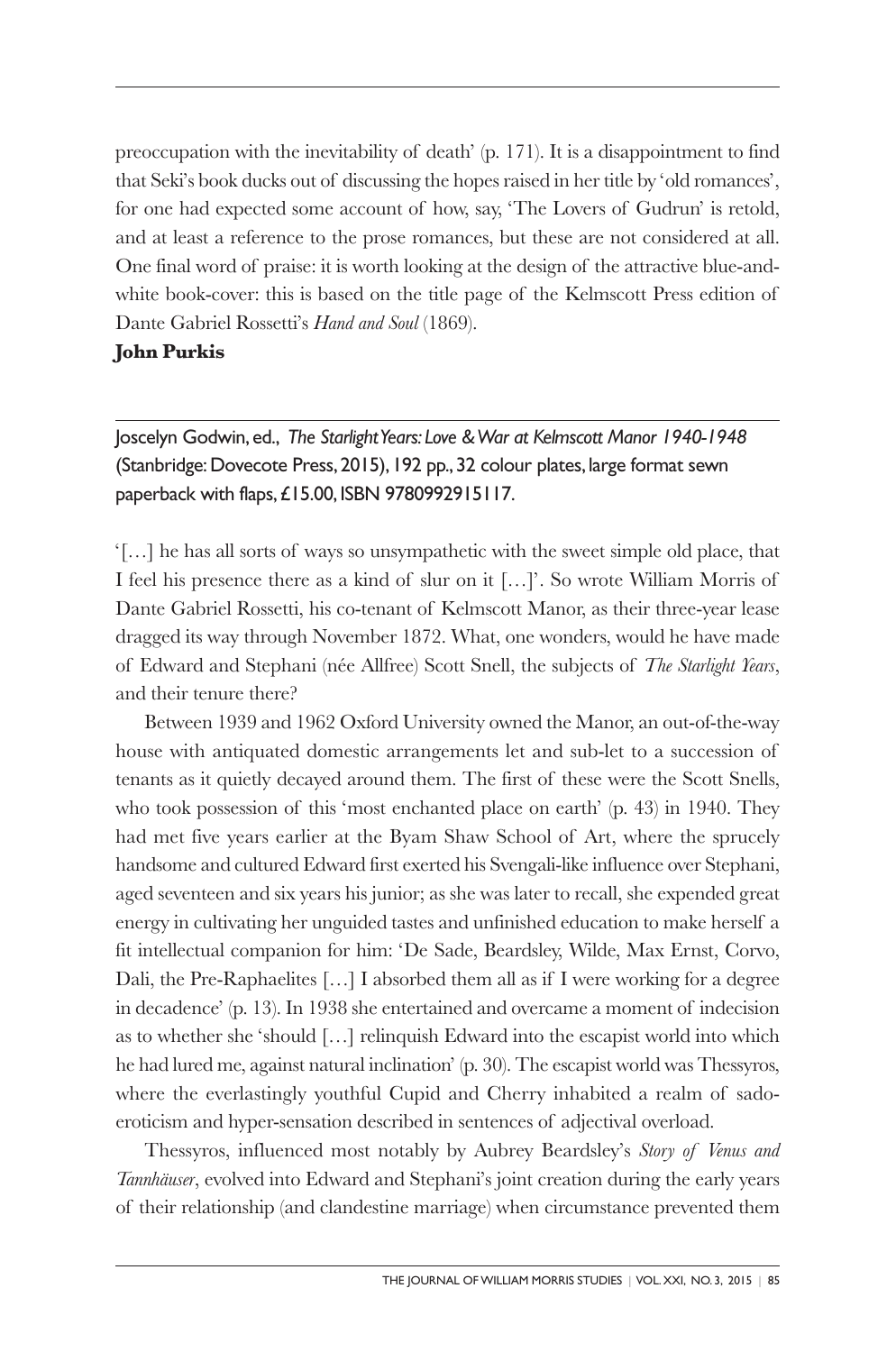from being together and they took refuge in voluminous correspondence and the composition and exchange of prose poems and Thessyrian writings. *The Starlight Years* is constructed from their letters and diary entries, selected and carefully framed for the reader by its editor, their younger son, Joscelyn Godwin. The text is supplemented by their drawings and paintings, which include some hitherto unpublished depictions of the Manor.

The book's Prologue sets out its stall by telling us that '[t]his is the story of how two artists fell in love with each other, with Kelmscott Manor and with William Morris' (p. 10), and herein lies its appeal to Morrisians – the Manor's interiors and gardens, surrounding landscape and village are all wonderfully evoked, made preternaturally real by two people well-practised in descriptive writing, and who wrote in a literary style with an eye to posterity.

Both Stephani and Edward were, in fact, in love with Morris before they were in love with each other and the attainment of their tenure at the Manor against circumstantial odds was, as Morris devotees, of resounding significance to both. Their absolute rejection of the real world, brought low by the Second World War (successfully sidestepped by Edward), enabled them to fashion, for a while, a fragile idyll of creativity, romance and aesthetic fulfilment in which the shade of William Morris was never far away. Despite the drawbacks of life at the Manor: its outdated facilities, the lack of domestic help, the sheer time-consuming inconvenience of it all, Edward and Stephani cleaved to it much as Morris had done before them, and with a depth, sincerity and at times desperation that cannot fail to touch the reader.

Inspired by the proximity of Morris's spirit and in an effort to supplement their meagre income the Scott Snells embarked on a round of school lecture tours – 'Tis very easy, and they pay well' (p. 101), writes Edward – speaking on Morris's life and work in the hope of spreading his ideals amongst the next generation. Then, over the summer of 1943, they worked together on a clarion call against modernism, *Warrior Bard*, a biography of Morris for which they penned alternate chapters (they also kept a joint diary and often painted at the same canvas, working methods reflecting the extremity of their creative togetherness). *Warrior Bard* was not published until several years later when Stephani, on receipt of the first volumes, noted with a sense of deflation that it 'looked rather thin and reduced in size' (p. 181) although its contents read as well as ever. By then, their days at the Manor were numbered. The outside world in its post-war ugliness had encroached to a degree that neither could tolerate, and parenthood too had taken its toll on their relationship; Edward's astounding attitude towards his two young sons, whom he wished at all costs to be free of in order to re-ignite his sexual appetite for their mother, reads like a canker at the heart of utopia. They would leave Kelmscott for America just a few months later, with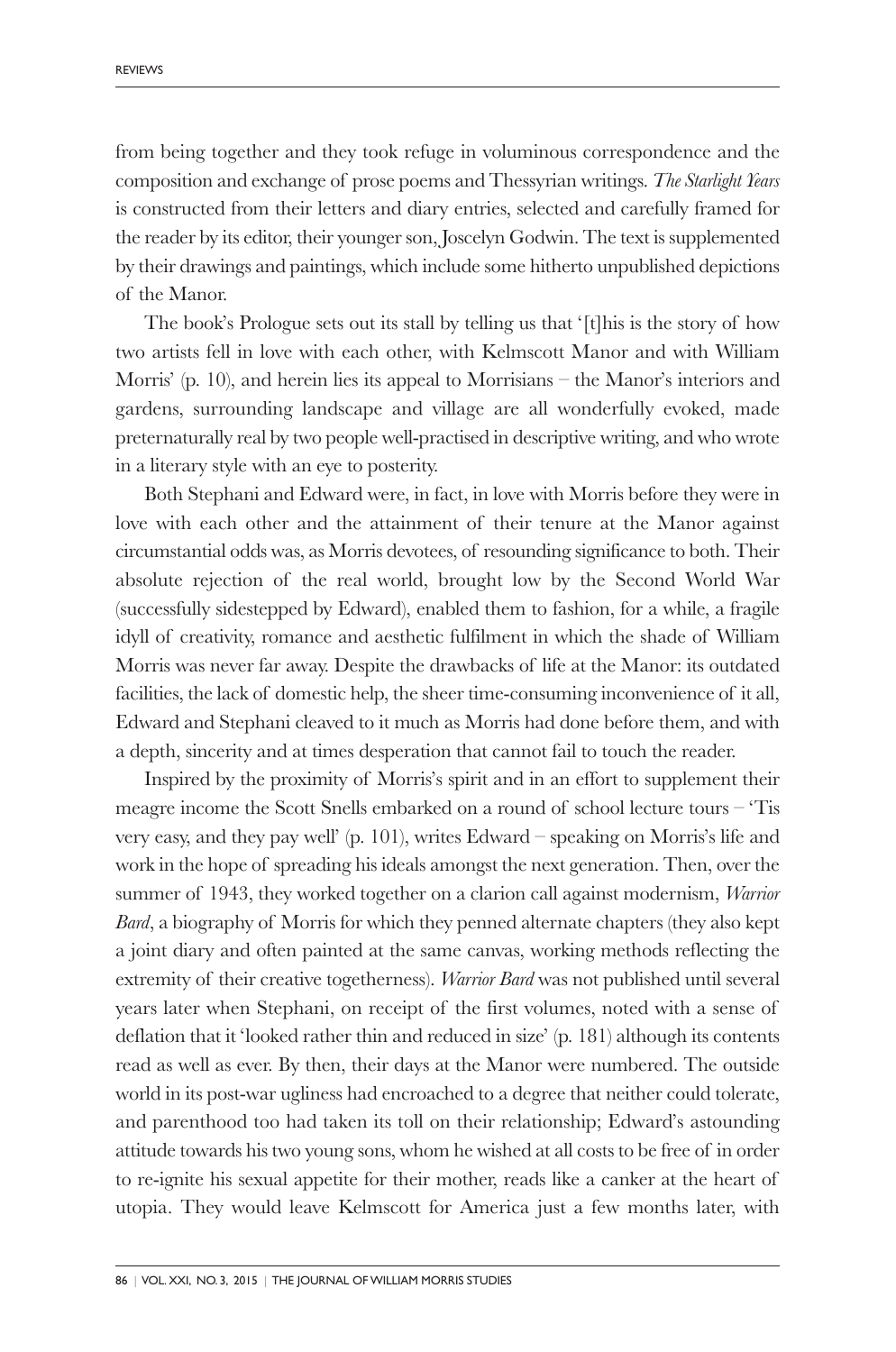Stephani lamenting the desolation of uprootedness and her longing to return: '[m]y only wish is to be put back' (p. 186).

Reading this book is a tug-of-war affair; one is constantly pulled between an appreciation of illuminating and sensitively-observed passages that describe details now lost to us or evoke the joyousness of possession of Kelmscott's abundant loveliness, and the uneasy recognition that, after all, everywhere the flowers are a little too dense, the fruit a little too ripe, the stage a little too opulently set. This is no doubt due in part to Edward and Stephani's intake of alcohol and Benzedrine, which they referred to rather more poetically as 'starlight', and which they used to heighten their creativity. The sincerity of the couple's devotion to both Morris and his beloved house is beyond doubt but there is more than a little mawkishness in Stephani's yearning after him and her invitation to 'live freely in us' (p. 91). It is all rather claustrophobic.

What would Morris himself have made of the Scott Snells? It is certainly worth reading *The Starlight Years* in order to decide for oneself.

## **Kathy Haslam**

Steven Parissien, *The Comfort of the Past: Building in Oxford and Beyond 1815-2015* (London: Paul Holberton publishing, 2015), 200 pp., 200 colour illustrations, £40.00 hbk., ISBN 9781907372773.

*The Comfort of the Past* gives a thorough account of architecture in Oxford over the last two hundred years, although it is stronger on individual buildings than on the general development of the city. The limited index offers only Architects, Builders and designers and Buildings, so that there is no way to check whether Parissien admits the relevance of, say, the Oxford Movement or the Society for the Protection of Ancient Buildings, or even the Greek Revival. Readers of Tony Pinkney's excellent *William Morris in Oxford* will recall that Morris and the SPAB fought two major campaigns in Oxford, both unsuccessful. In 1881 they opposed T.G. Jackson's plan to replace the fourteenth-century statues on the tower of St. Mary's with modern equivalents, eventually provided by George Frampton. In view of this, it is not surprising to find Morris becoming increasingly critical of the Oxford establishment for its failure to defend its built environment from 'vulgarization' as in 'Some Hints on Pattern-Designing' (1882), where their behaviour is denounced as 'a disgrace'. It is disappointing that Parissien makes no reference at all to these events. There are numerous attractive illustrations, many of them photographs by Chris Andrews which show Oxford as a Mediterranean city of colourful gardens, blue sky and sunshine.

The overall account is chronological, beginning with the builder Daniel Evans, whose chapels in a classical mode (not in Oxford) asserted the significance and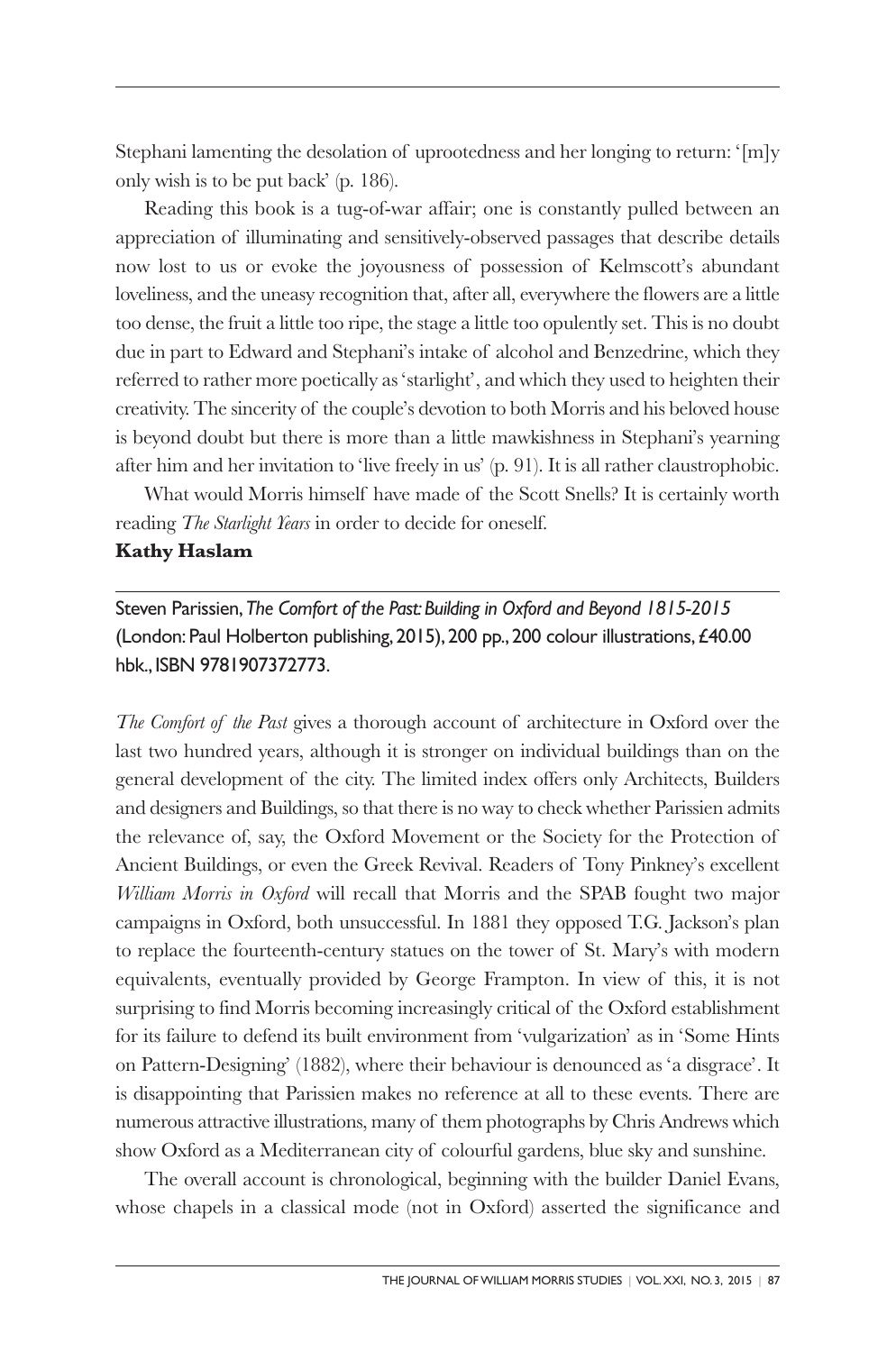authority of Methodism in the early nineteenth century. The contracting firm Symm, named after Evans's successor, became the most active agent in Oxford building thereafter. Evans built a classical chapel in New Inn Hall Street in 1817-18, but this was replaced in 1876 by a larger building in the Gothic style, a change representing the overall movement towards the Gothic in Oxford at the time. In the national building boom of the period after 1815, we are told, Oxford 'chose not to mimic the grandiose Greek Revival style then prevalent in London, Liverpool and Edinburgh, but to stick with a tried-and-tested architectural answer which reflected its own peculiar building history – a Late Gothic idiom that had first been used in the fifteenth century' (p. 21). The colleges preferred to employ 'malleable locals' or to rely on master-masons to execute their commissions. This helped to create a quietly unified architectural scene, inclined towards the bland rather than the dramatic. Several wellknown architects contributed buildings in this mode, including G.F. Bodley and Thomas Garner, sometimes independently and sometimes in partnership as in the Wolsey Tower at Christ Church and St. Swithin's Quad at Magdalen (from 1881), which was admired by Morris. George Gilbert Scott's Martyrs' Memorial of 1841- 43 is described as a 'properly Protestant composition' but nevertheless 'typical of Oxford's conservative medievalism' (p. 60). T.G. Jackson was Victorian Oxford's most prolific and reliable architect; the 'assured stylistic compromise' of his Jacobethan Examination Schools of 1876-82 'set the pattern of Oxford architecture for the next fifty years' (p. 65). No reference is made to Ruskin's 1884 remark about 'this black hole [...] in a style as inherently corrupt as it is unEnglish'. It is surprising to find that, although George Edmund Street established his practice in Beaumont Street in 1852 (at which Morris was to meet his lifelong friend Philip Webb) and was the Diocesan Architect, building the fine church of Sts. Philip and James on Woodstock Road, 1860-66, he was not asked to do any substantial work for the university.

Some more adventurous buildings did appear, such as what Parissien terms the 'delightfully Disneyesque' Shire Hall built by John Plowman in 1839-41, and William Wilkinson's Randolph Hotel, with its 'jaunty if somewhat incoherent Gothic facade' of 1863-66 (p. 36). The latter, it is pointed out, contrasts strongly with C.R. Cockerell's 'classical masterpiece', the University Galleries (now the Ashmolean Museum) of 1840-41 (p. 35). The University Museum of 1855-59 by Thomas Deanne and Benjamin Woodward is a technically innovative building with iron pillars, giving science the position it had come to occupy in the culture. The great Roman Catholic architect A.W. Pugin was invited by two sympathetic dons to produce plans for rebuilding at Balliol – his 'monastic' design of 1833-34 is shown – but it was rapidly dismissed by the Master as far too Catholic. Pugin's only work in Oxford was a Gothic gateway at Magdalen of 1844, which he saw as a riposte to Scott's Martyrs' Memorial;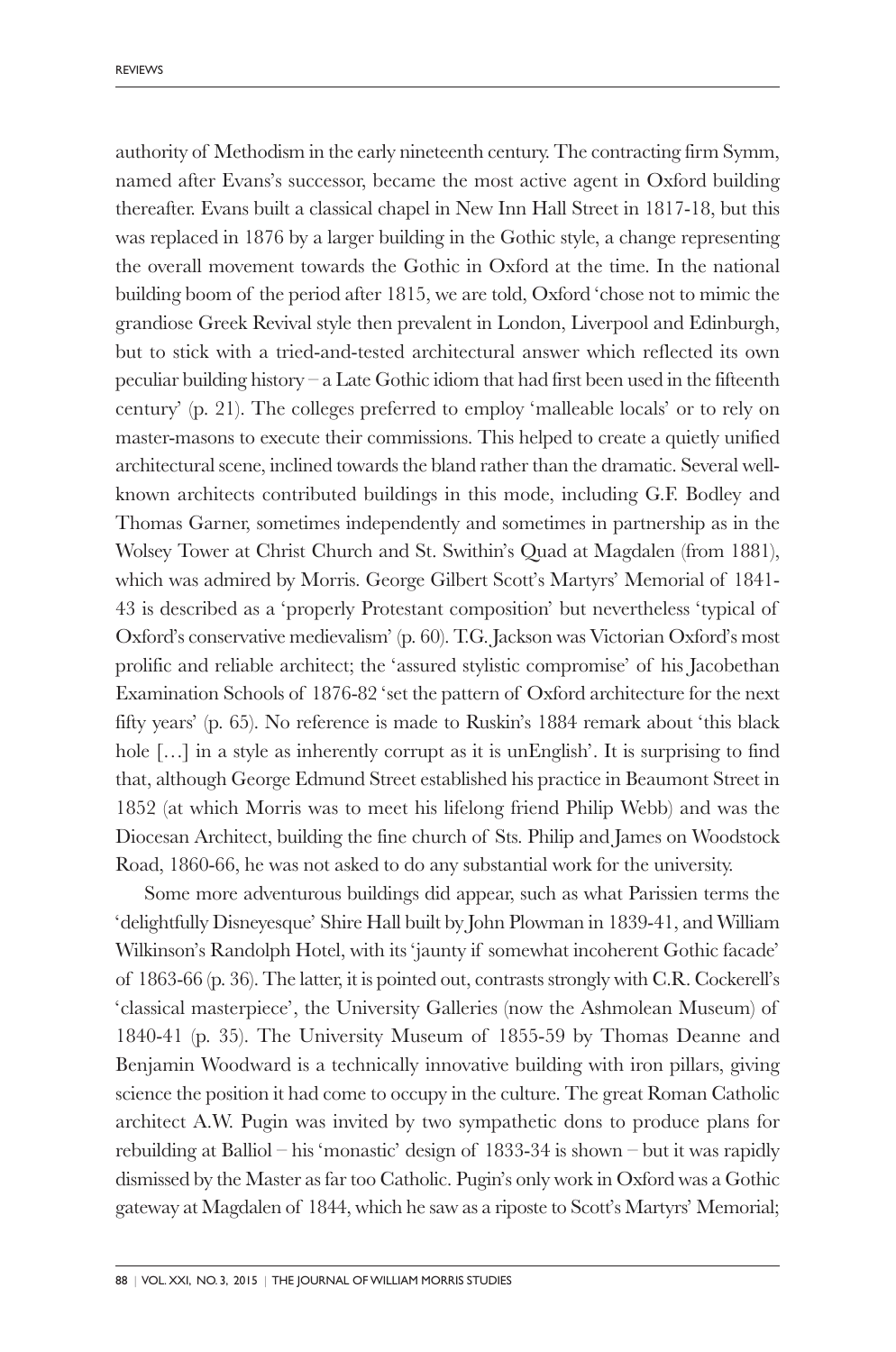but it was demolished only thirty-five years later. However, the flamboyant High Churchman William Butterfield was chosen to rebuild the chapel of Balliol in 1854, and later produced the most remarkable Victorian building in Oxford, Keble College, begun 1868. Parissien offers a striking photograph of the enormous brick chapel at Keble, commenting, in one of the many incisive remarks that accompany the images:

Its unapologetically muscular polychromy represents the highwater mark of Oxford Gothic; thereafter the university recoiled from such emphatic aesthetic expressions, and took refuge instead in comforting eclecticism.

(p. 47)

This eclecticism may be seen in Basil Champney's Indian Institute of 1882-84 providing 'a fine visual termination of Broad Street (p. 71), and his Late Gothic Mansfield College of 1887-89, as well as work at New College, Merton and Somerville; in relation to the latter, more might usefully have been said about the influence of the new women's colleges in encouraging more comfortable architectural modes. It was typical that the massive Town Hall and Library complex, completed by H.T. Hare in 1893, replaced a modest Georgian building. Towards the end of the century, some attractive domestic buildings in north Oxford showed signs of Arts and Crafts and the Queen Anne revival (p. 56), as a result of the university's decision to allow dons to marry and live out of college.

The fourth chapter, 'Taste and Comfort', moves away from architecture to design, for no obvious reason. Parissien mounts a strong argument in favour of what he sees as the empowerment of middle-class householders, especially women, by the 'astonishing advances in mass-manufacturing techniques' (p. 77) – nothing is said of the working conditions of those in the factories from which these products emerged Those who criticised the new furnishings for their supposed vulgarity are dismissed – indeed. We are told that Ruskin 'admired decrepitude, not the gleaming newness of mass-manufacture' (p. 79) – hardly an illuminating antithesis. The Design Reformers are represented as romantic reactionaries. Owen Jones is said to have inspired Morris, two of whose (unidentified) textile designs are illustrated but not commented on. Morris's preference for vegetable dyes is emphasised, a preference which was apparently motivated by a desire to restrict his colour-range, although it is gleefully noted that the popular 'Daffodil' pattern of 1891 used a bright yellow artificial dye. Parissien seems unaware that the design is by John Henry Dearle, who may well have chosen the dyes, or that by 1891 the quality of artificial dyes had improved so much that they could reasonably be used by Morris and Co. Design historians who have admired the Arts and Crafts are said to have blithely ignored the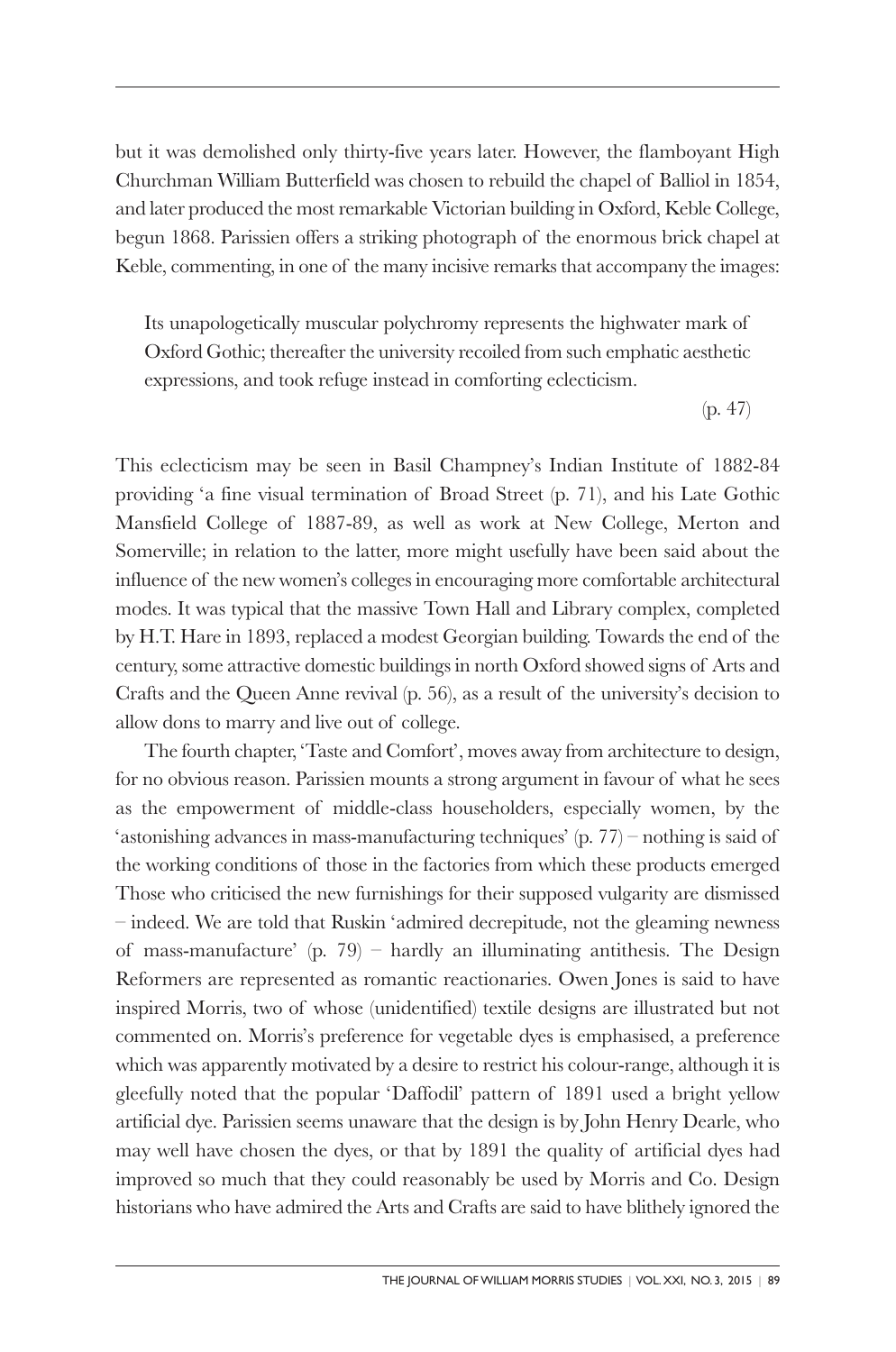high cost of their products: 'for all Morris's high-flown socialist principles, few working men and women could actually manage to pay for the sort of furniture and textiles produced by his admirably ethical workshop' (p. 85). The sarcastic tone is regrettable, and there is no acknowledgement of how seriously Morris confronted this issue. Taking a strongly feminist position, Parissien goes on to call Design Reform a masculine position, noting that writers on design like Charles Eastlake often blamed women for the decline of taste – this he extravagantly describes as the 'victimization of women' (p. 87), while he makes no reference to women like Mrs. Orrinsmith and Mrs. Haweis, whose books of advice were widely read. It is therefore something of a surprise to read at the end of the chapter of 'that American doyenne of home design, Elise de Wolfe'; her dining room at the Colony Club in New York (1907) is pleasingly illustrated (p. 89).

In the fifth chapter, wittily entitled 'In with the Old', the writing happily returns to a quieter tone. After the First World War there were to be no architectural adventures – the returning servicemen were to be reassured by well-established styles. The architect most successful in this mode was Sir Reginald Blomfield, 'the ideal architect for the conservative dons of Oxford' (p. 97). Blomfield had built the attractive Talbot building for Lady Margaret Hall in 1910 and was to supplement it with the Neo-Georgian Lodge Building in 1926. He also published the book *Modernismus* in 1934, in which he 'savaged recent Modernist architecture in a very Oxonian manner' (p. 98), deploring in particular its cosmopolitanism. After the retirement of Blomfield, Giles Gilbert Scott built for Lady Margaret Hall the Deneke Building (1932) and an impressive chapel in brick, in an Early Romanesque style (1933). Parissien also praises the Neo-Georgian Chapel of St. Hugh's College, by Buckland and Haywood. In contrast, he is critical of the 'imperialist bombast and stylistic schizophrenia' of Herbert Baker's Rhodes House of 1926-29, although the building looks pleasant enough, with its well-treed landscape, in the accompanying photo (pp. 108-9). He also condemns Thomas Worthington, first for his monolithic Extension to the Radcliffe Science Library, and then for continuing 'to trot out the same rubble-faced formula across the city' (p. 111). The one building of the period showing architectural distinction is Edward Lutyens's Campion Hall, 1935-37, 'one of the classical masterpieces of Oxford – indeed, one of the most impressive of Britain's inter-war buildings' (p. 112). We are led, too, to admire a very different building, the 'brash, confident, Hollywood classicism' (p. 117) of the Morris Garages in St. Aldate's built in 1932 to the designs of Henry Smith, and now thriving as Oxford Crown Court. But in general the 'comfortable conservatism' (p. 116) of the Twenties and Thirties did little for the look of Oxford. The New Bodleian Library (1937-40) by Scott is described as no more than 'a vast book warehouse' behind its massive rubbled walls (p. 117).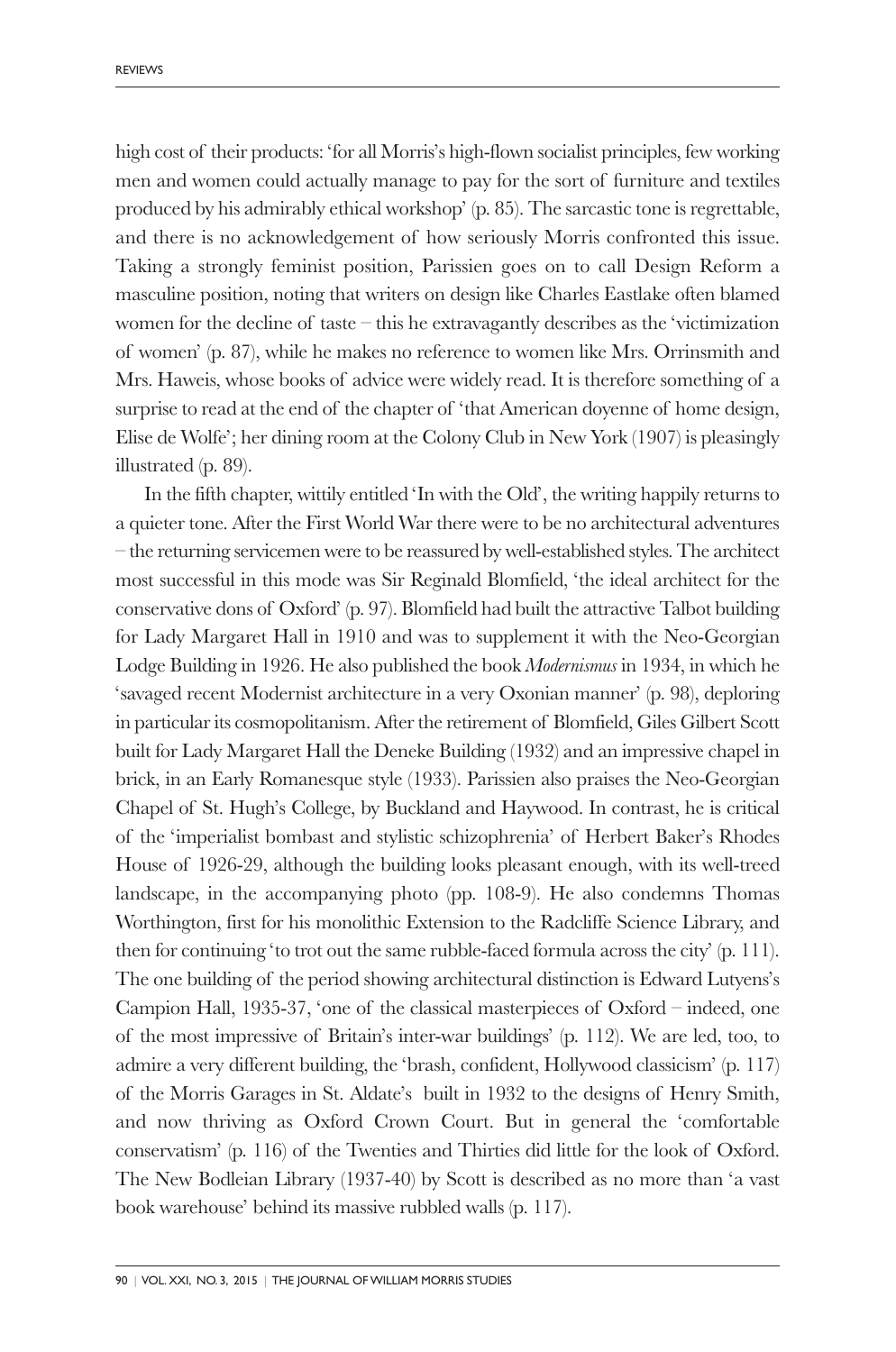Chapter six is entitled 'Brave New World', and is appropriately preceded by a photo of the 'dramatic concrete fan adorning Philip Dowson's Nuclear Physics building of 1967' (p. 123). But we are soon taken back to the period immediately after the war, when architecture continued to be restrained by tradition, as in Edward Maufe's neo-Georgian Dolphin Quad at St. John's (1948-49), Albert Richardson's sedate Principal's Lodging at St. Hilda's (1954-55), Raymond Erith's new library at Lady Margaret Hall, begun in 1959 and his Provost's Lodge at the Queen's College (1958-60), and Thomas Rayson's Tudoresque new range at Mansfield (1960-62). The most ambitious building of the time was Nuffield College, discussed in the previous chapter, perhaps because the money for it was given to the university in 1937 by the motor magnate, of whom we are given a perhaps unnecessarily full account. It was designed by the deservedly little-known Austen St Barbe Harrison and built from 1949 to 1960. The design is described as 'lifeless', and we are told that in his later years Nuffield 'went out of his way to avoid driving past the loathsome building' (p. 121). After this comes Modernism, in the form of the 'Beehive Block' at St. John's by Michael Powers (1958-59), the attractive Kenyon Building at St. Hughes by David Roberts (1964-66), the controversial Florey Building at Queen's by James Stirling (completed 1971), and the Garden Building at St. Hilda's by the Smithsons (1968- 70). The influence of Sir Leslie Martin, especially at the St. Cross Building 1961-64, is deplored, while the city authorities are condemned for the Westgate Centre (1970- 72) and the County Council offices (1974). We then leave Oxford unexpectedly and dramatically to be given an account of the Classical style employed in some country houses in the county, including Waverton House by Quinton Terry (1978-80), and Tusmore Park by William Whitefield (2004).

The city and university remained more eclectic, and during the mid-80s found their most favoured architect in Richard MacCormack whose buildings place 'the user, and not the materials or fittings, at the heart of the design' (p. 149), to the satisfaction of many clients. His Oxford work includes the Sainsbury building at Worcester (1983) and his 'magisterial and highly effective Garden Quad for St John's, of 1993-94' (p. 151). The prevailing eclecticism made various styles possible, including Demetri Porhyrios's Gothic Grove Quad at Magdalen, 1992-95, John Simpson's Georgian Pipe Partridge Quad at Lady Margaret Hall, begun in 2010, and Robert Adam's Sacker Library of 2001 on a difficult site at the rear of the Ashmolean, making skilful use of circular forms (attractively illustrated on pp. 154, 155 and 156). We are then taken out of the city again to admire revivalist buildings by Ben Pentreach (Fawley House, after 2012), Robert Franklin (conservation work and additions to Hanwell Castle and Wychwood Manor) and Price Dinsdale Associates at Le Manoir aux Quat'Saisons in Great Milton. The latter is a fifteenth-century house extended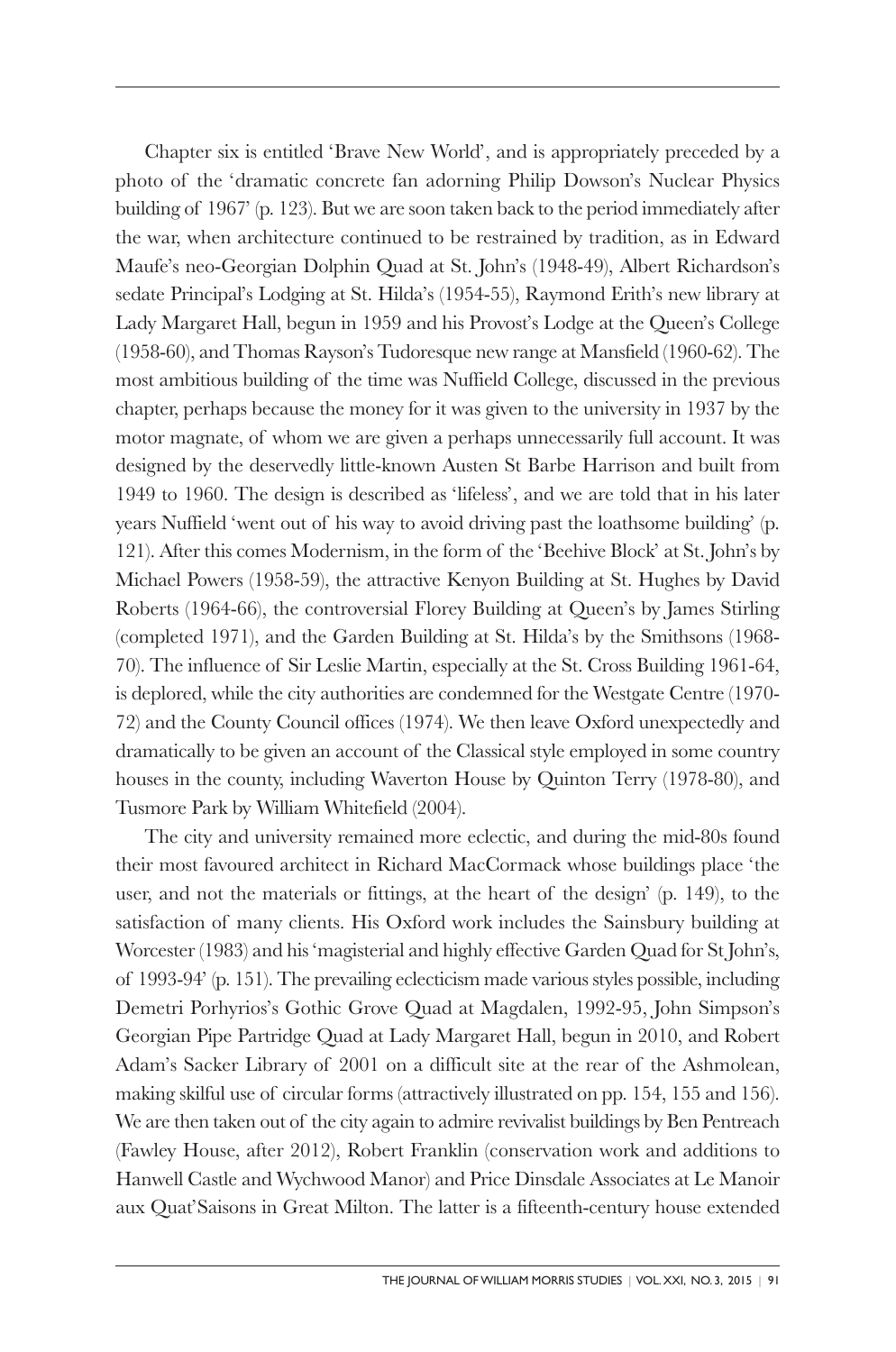in the early twentieth century and now 'a major global culinary destination' (p. 167) – is this phrase ironic? The chef Raymond Blanc restored and extended the building from 1984 to 1998, using as his builders the firm of Symm, praised throughout the book for their reliability and quality. Parissien likes the Manoir so much that he offers one beautiful double-page and two smaller photos of it. He also uses it for the front cover of the book, where I would have preferred a non-commercial building from the city itself.

Chapter eight is called 'Exporting Oxford', and is concerned with the appeal to American Anglophiles of what we may see as, at its best, Oxford's tasteful traditionalism. Patrons from all parts of the United States during the 1980s – not before? – furnished commissions for work along these lines. Buildings illustrated include the library by Steven Ganbrel at the Plaza Apartments in New York City; the garden facade of Fairfax and Summerson's house at Litchfield, Connecticut; the study at a house in Greenwich, Connecticut, and two rooms in Los Angeles, by Ferguson and Shamamian; a villa in the Hudson Valley by Gil Shafer; the library in Albemarle House, Virginia, by David Easton, completed 1983 (where, as in other places, the exported building expertise of Symm was used) and, on a larger scale, Whitman College in Washington by Demetri Porphyriac. In conclusion, Parissien observes of the Albemarle House library that it offers the 'leather-bound assurance' and 'wellupholstered security' of the Oxford tradition transplanted to Virginia (p. 183). To me it looks heavy and surprisingly masculine in the era of feminism.

The final short chapter takes us back to the locality of Oxford and is entitled 'Full Circle'. Just as the book had begun with church buildings, those of Daniel Evans in the early nineteenth century, it ends, perhaps surprisingly in our secular society, with two ecclesiastical buildings in the early twenty-first. The Edward King Chapel for Ripon College at Cuddesdon in South Oxfordshire, 2011-13, is by Niall McLaughlin. The three photos show an attractive elliptical building with free-Gothic ribs in the ceiling and walls of yellowish Clipsham stone  $-$  a material favoured by Edwardian architects. It is said to fuse 'the bare simplicity of the Early Christian churches with the minimalist Modernism of the 1950s and 1960s and the contemporary reinterpretations of Gothic forms' (p. 186). At the same time, a new Roman Catholic chapel was built at Culham Court on the eastern border of Oxfordshire by Symm, and designed by Craig Hamilton, an architect admired by the Georgian Society, whose work elsewhere is  $-$  perhaps unnecessarily  $-$  illustrated. Perhaps this is to make up for the fact that the Chapel of Christ the Redeemer, begun in 2013, is shown only in the plan and elevation. The building is said to synthesise 'a number of classical traditions and a wide range of materials, with 'a subtle palette of limestones and woods' in the interior (pp. 192-3). In these buildings, Parissien concludes, Oxford has